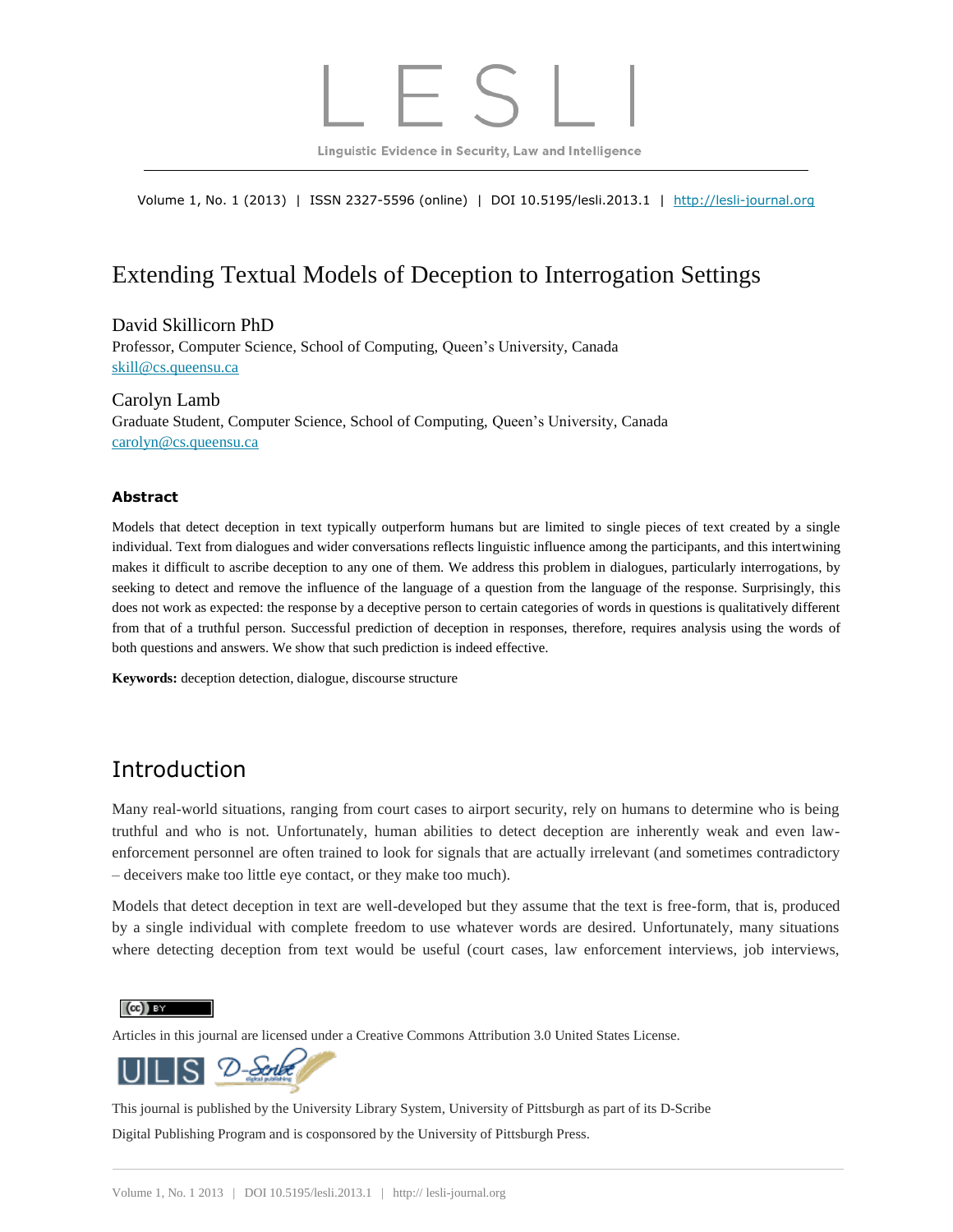refugee claims) are not free-form. Language used by one participant in a dialogue or conversation "leaks" into the language used by the others. The result is language that intertwines the mental state of the speaker or writer, including their intent to deceive, and the mental states of the others. In this situation, determining deception is much more difficult.

We approach this problem by restricting our attention to dialogues, in particular interrogations, and attempt to determine, and then remove, the effect of question language on the language of each response. This technique is quite effective and has a number of other potential applications. However, it does not work as we expected to for detecting deception – responses to the same question language are qualitatively different from those trying to deceive and those being truthful. In other words, not only is the response language affected by mental state, the feedback loop between interrogator and respondent is also affected. This suggests that determining deception requires access to the language both of questions and of answers. We show that, given this, prediction accuracies for deception increases markedly.

# Background

### **Function Words**

In information retrieval, it is common to remove articles, pronouns, auxiliary verbs, prepositions, and determiners that are collectively known as function words. These words occur with high frequency but do not mark document content strongly – rather they are the framework in which content is placed (Hu & Liu, 2012). However, function words are particularly useful for the discovery of a speaker or author's mental state for two reasons. First, they are plentiful: although normal English speakers have only 500 function words in their vocabulary (out of perhaps 100,000 total English words), 55% of all the words they speak or write are function words (Tausczik & Pennebaker, 2010). Second, these words are produced in a different part of the brain than content words are (Miller, 1995) and can "leak" information about mental state, even outside of awareness (Chung & Pennebaker, 2007).

Social psychologists in the past twenty years have analyzed speaking and writing styles by counting both function words and common content words. One important tool is Pennebaker's (Pennebaker, 2013) Linguistic Inquiry and Word Count program (LIWC). With this program, researchers have discovered correlations between function word use and depression (Rude *et al.*, 2004); sexual orientation (Groom & Pennebaker, 2005); quality of a relationship (Simmons *et al.*, 2005); and, our focus here, deception (Newman *et al.*, 2003). Function words have also been shown to distinguish among different kinds of Islamist language (Koppel *et al.*, 2009) and to be predictive of future aggressive attacks by violent extremist groups (Pennebaker, 2011).

## **Deception Detection**

Unaided humans are poor at detecting deception. Although individual proficiency varies, even groups of trained humans such as police officers rarely perform substantially better than chance (Ekman & O'Sullivan, 1991).

Microexpressions, fleetingly appearing expressions on human faces, have been shown to reveal aspects of mental state, including deception (Ekman, 2002). However, training humans to detect microexpressions is difficult. A large amount of effort has been made to automate the detection of microexpressions with, so far, limited success (Polikovsky *et al.*, 2012).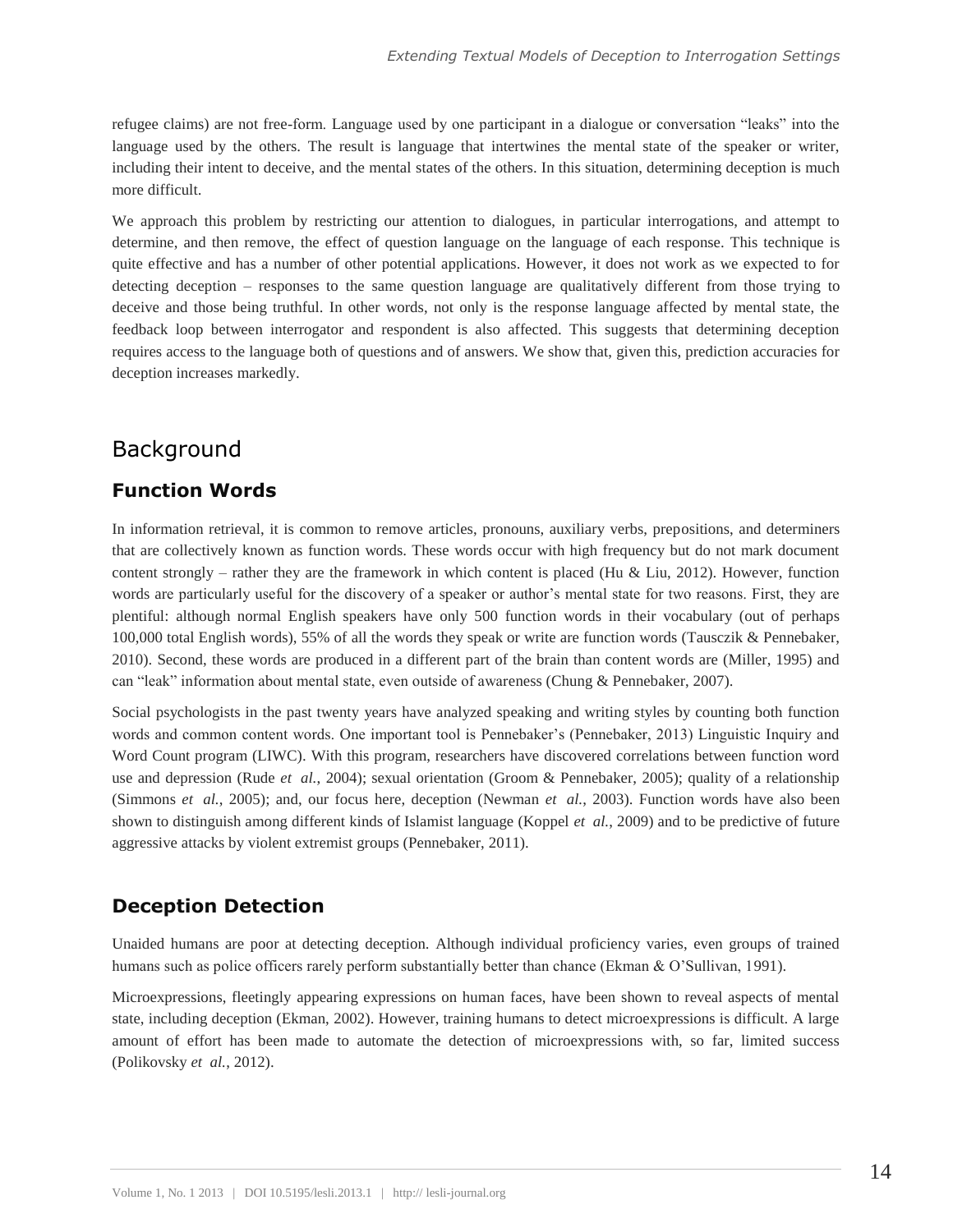Textual detection of deception has obvious practical advantages. It does not require a human in the loop, at least initially, and it is both practical and cheap. Much material is, of course, already in the form of text, and speech-totext software has almost reached the point of operating without per-speaker training.

Empirical approaches to deception detection from text have shown promise, but different studies have produced conflicting results. In fact, no single cue is reliably indicative of deception across studies (Burgoon *et al.*, 2012, Carlson *et al.*, 2004). One reason for this is that different studies address the issue of deception in different situations, and the relevant cues in these situations may also be different. For example, DePaulo *et al.*'s metaanalysis found that effect sizes were different depending on the deceptive person's motivation, the amount of interactivity in the setting, and whether a social transgression was involved (DePaulo *et al.*, 2003). Meanwhile, computer-mediated communication appears to function along different lines from face-to-face communication, perhaps because participants have time to rehearse what they will say (Zhou *et al.*, 2003).

## **The Pennebaker Deception Model**

The model of deception we use was developed by Pennebaker's group (Newman *et al.*, 2003). The authors asked college students to speak or write, either deceptively or truthfully, about a variety of topics (their opinion on abortion, their feelings about their friends, and a mock theft). Then they analyzed all the truthful and deceptive statements with LIWC. Four linguistic signs of deception emerged:

- First person singular pronouns decrease. Those being deceptive have less personal experience with their subject matter than those being truthful, and are less emotionally willing to commit to what they are saying, so they focus on and refer to themselves less (Newman *et al.*, 2003).
- Exclusive words decrease. Such words introduce increased complexity into sentences. Deception causes a higher cognitive load than truthfulness because of the need to construct situations that did not occur, and the increased difficulty of monitoring deceptive performance (DePaulo *et al.*, 2003). These produce an increase in visible signs of effort (Zuckerman *et al.*, 1981), even when the deceptive person has had time to prepare (Vrij & Mann, 2001).
- Negative emotion words increase. This is thought to be a sign of unconscious discomfort (Newman *et al.*, 2003), which is consistent with DePaulo *et al.*'s (2003) meta-analysis. Alternatively, increased emotion can be a sign of trying too hard to persuade the listener, as in Zhou *et al.* (2003).
- Action verbs ("go", "run") increase. This is the result of increased cognitive load and perhaps a need to keep the story moving and discourage second thoughts on the part of the reader/hearer.

Since the original work, the Pennebaker model of deception has been extensively validated across a large number of populations. The words used in these criteria are summarized in Table 1.

Lower self-reference is consistent with other models (e.g. Zhou *et al.* (2004)) and persists regardless of motivation (Hancock *et al.*, 2008) but DePaulo *et al.* (2003) and Zuckerman *et al.* (1981), in their meta-analyses, did not find a reliable, statistically significant decrease in self-references across studies.

DePaulo *et al.* (2003) point out that increases in emotion should be treated with caution. Most lies in the real world are "white lies", told to smooth over social interactions, and people telling them experience very little distress (DePaulo *et al.*, 1996). Moreover, some truthful statements, such as confessions of wrongdoing, might lead to high levels of negative emotions. For similar reasons, this part of the model should not be applied to psychopaths, who experience no discomfort when breaking moral rules (Porter & Yuille, 1996). The effect of cognitive load should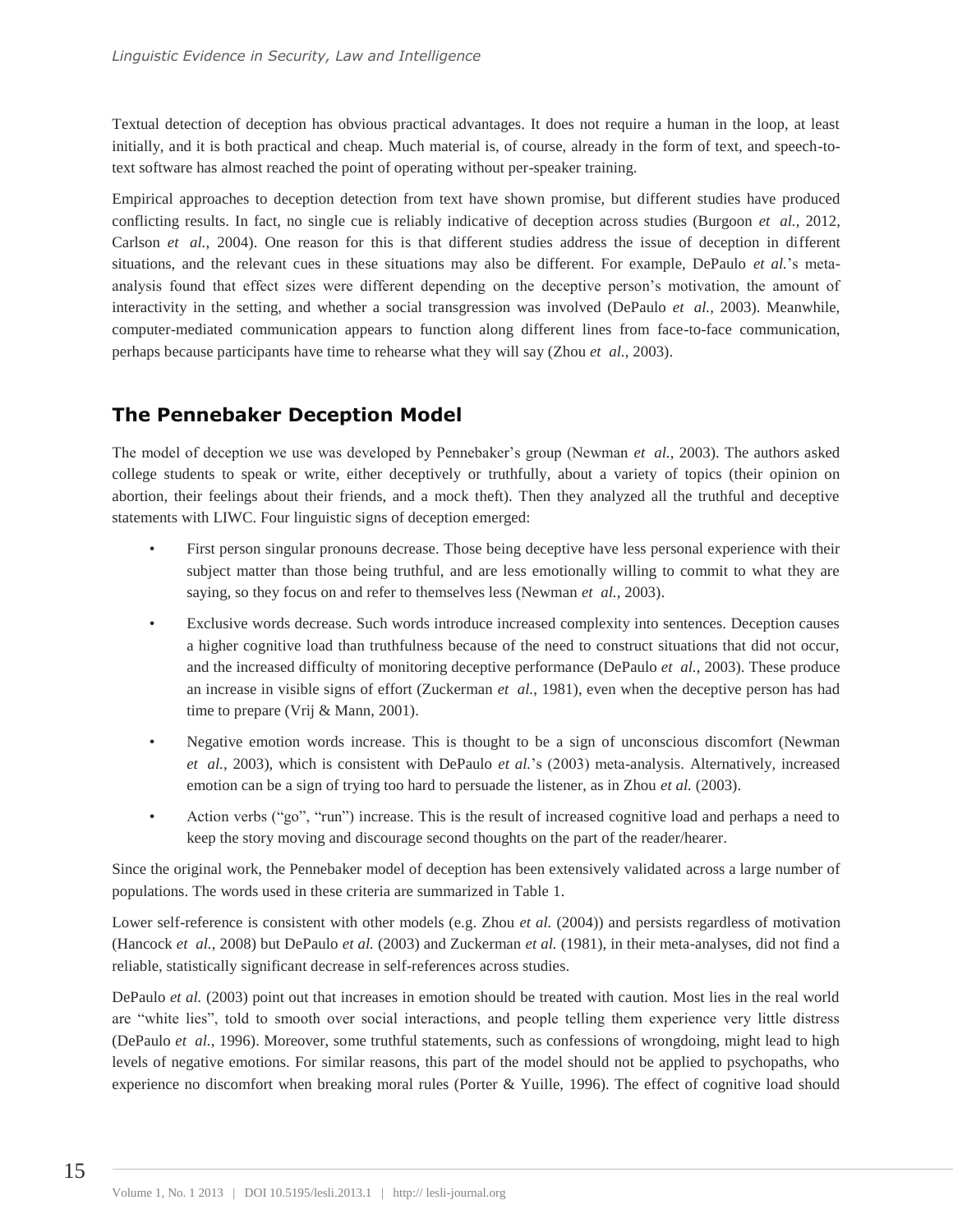also be treated with caution: some white lies are easy to tell, and some potentially volatile truths may be as mentally effortful as a lie (DePaulo *et al.*, 2003).

| Categories             | Keywords                                                                                     |  |  |  |
|------------------------|----------------------------------------------------------------------------------------------|--|--|--|
| First-person pronouns  | I, me, my, mine, myself, I'd, I'll, I'm, I've                                                |  |  |  |
| Exclusive words        | but, except, without, although, besides, however, nor, or, rather, unless, whereas           |  |  |  |
| Negative-emotion words | hate, anger, enemy, despise, dislike, abandon, afraid, agony, anguish, bastard, bitch,       |  |  |  |
|                        | boring, crazy, dumb, disappointed, disappointing, f-word, suspicious, stressed, sorry,       |  |  |  |
|                        | jerk, tragedy, weak, worthless, ignorant, inadequate, inferior, jerked, lie, lied, lies,     |  |  |  |
|                        | lonely, loss, terrible, hated, hates, greed, fear, devil, lame, vain, wicked                 |  |  |  |
| Motion verbs           | walk, move, go, carry, run, lead, going, taking, action, arrive, arrives, arrived, bringing, |  |  |  |
|                        | driven, carrying, fled, flew, follow, followed, look, take, moved, goes, drive               |  |  |  |

Table 1: Words used in the Pennebaker deception model

The Pennebaker model performed significantly better than human raters in distinguishing truth from deception (Newman *et al.*, 2003), up to 70% accuracy in one experiment (Mihalcea & Straparava, 2009). Gupta and Skillicorn (2006) suggest that the Pennebaker model detects not only outright falsehood, but also "spin" or "persona deception", in which people do not make factually false statements, but consciously projects an image of themselves that they know to be inaccurate. Skillicorn and Leuprecht have used this reasoning to apply the Pennebaker model to the speeches of politicians (Skillicorn & Leuprecht, 2012).

## **Fine-Tuning the Pennebaker Model**

In the original Pennebaker model, words are taken as equivalent potential markers of deception. Generally speaking, documents are scored by counting, in each, the number of negative-emotion words and action verbs (positively related to deception) and subtracting the number of first-person singular pronouns and exclusive words (negatively related to deception). A deceptive document is then one that has a high score.

Counting ignores the relevance of base word frequency. For example, in business writing, first-person singular pronouns are rare, so the presence of only a small number might be a very strong indicator of veracity, whereas in a blog the opposite would be true. Scoring models of this kind cannot really be used to determine the absolute veracity or deceptiveness of a single document, but rather to compare the relative veracity or deceptiveness of the documents in a set or corpus. In other words, the model allows a set of documents to be ranked from most to least deceptive, with the implicit assumption that the documents are of the same general kind.

An alternative to scoring is to construct a matrix with one row corresponding to each document, one column to each model word, with the entries representing the frequencies of occurrence of each word in each document. In such a space, each document has a natural representation as a point in the space spanned by the columns, and points that lie close to one another correspond to documents that are similar. This space can be projected into a much lower dimensional space (two dimensions in our case) using a singular value decomposition (Golub & van Loan, 1996). If the model is accurate then the points should form an almost linear structure with the most deceptive documents at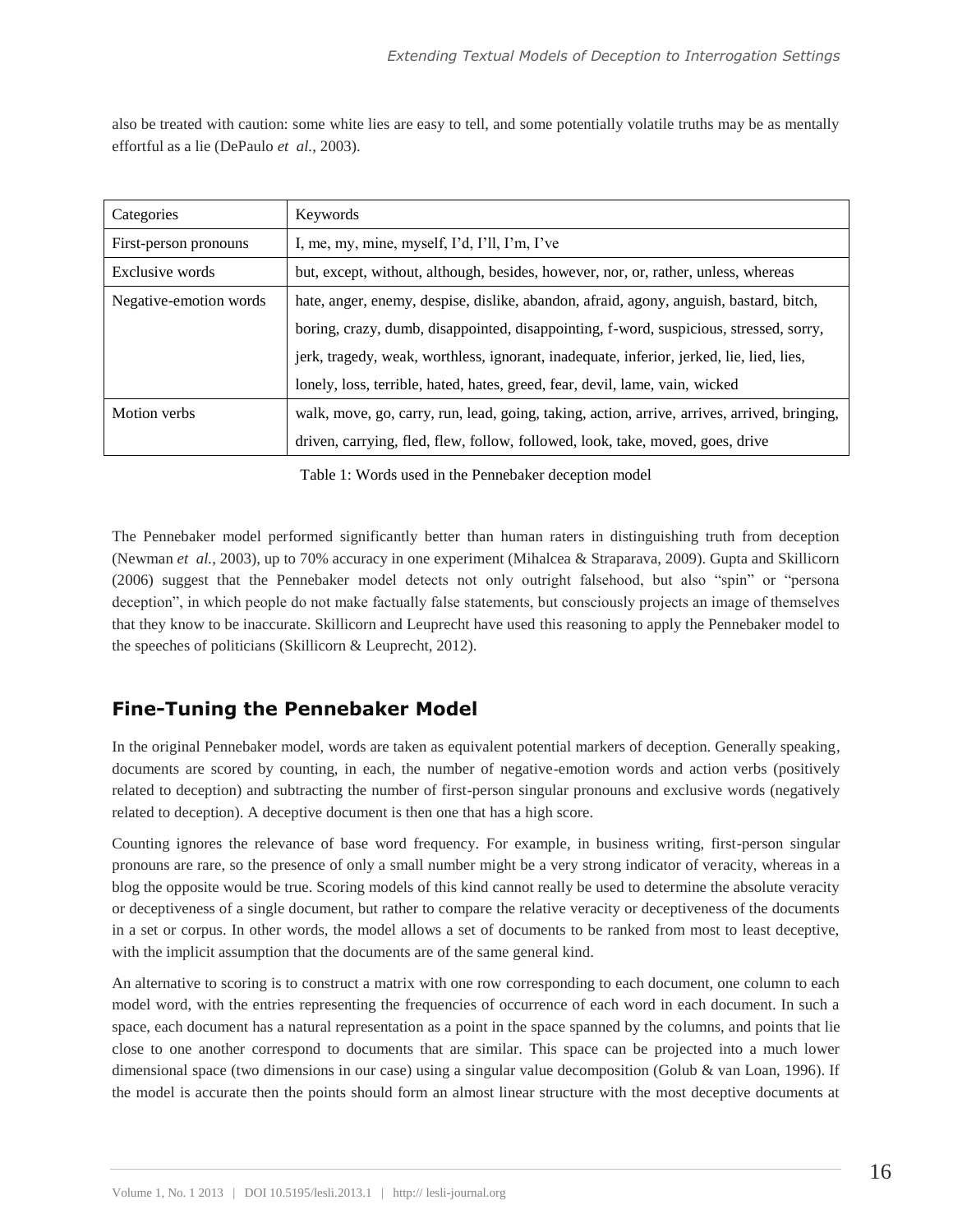one end and the least deceptive at the other. The deception score for a document is then determined from the position of its point along this structure. The use of singular value decomposition infers the importance of each individual word from its use across the entire corpus and so tends to produce more meaningful scores.

In practice, the resulting structure tends to contain two linear substructures, because individuals tend to differ idiosyncratically in the relative rates at which they use first-person singular pronouns and exclusive words. It is still the case that documents at one end of the structure are most deceptive and those at the other least deceptive (Skillicorn, 2012, Skillicorn, 2010, Keila & Skillicorn, 2005a).

Skillicorn and Little (2010) applied SVD-based analysis to transcripts of the Gomery Commission, in which former Canadian government officials were examined regarding alleged corruption. They found that in this data, deception was associated with *increases* – not decreases – in first-person singular pronouns and exclusive words (as well as the expected increases in negative-emotion words and action verbs). Altering the model to look for increases in all categories, they produced results in rough agreement with media estimates of who was being deceptive and who was not. Although ground truth for the Gomery data was not available, the people ranked most deceptive by the model were people who claimed not to remember basic facts about their own employment, such as who they were working for. Meanwhile, the people ranked least deceptive were witnesses called in to explain purely technical matters. Hence the standard Pennebaker model clearly fails in dialogue settings.

If deception decreases first-person pronoun use in some situations and increases it in others, this explains DePaulo *et al.* (2003) and Zuckerman *et al.*'s (1981) inability to find a significant effect for self-references across many studies. However, it raises the more vexing question of what causes these words to behave in this way. Skillicorn and Little (2010) suggest that first-person singular pronouns and exclusive words increased with deception in the context of the Gomery commission because it was not an emotionally charged situation. As we shall see, there is a better explanation.

## **Relationships between Word Use in Questions and Answers**

There are two processes of interaction between the language of questions and the language of answers that alter the word use in both. The first is the technical requirements of the language itself; the second is the largely unconscious mimicry that participants in a conversation fall into.

In most languages, word patterns in questions force some corresponding structure into a responsive answer. For example, in English, a question containing the phrase "Did you …" requires either a first-person singular or firstperson plural pronoun ("Yes, we did …"; "No, I didn't") or a passive verb. A respondent therefore does not have the same freedom of word choice in a dialogue that they have in an unforced setting.

Two people in conversation, even if they are strangers, will imitate each other in everything from facial expression and body language (Chartrand & van Baaren, 2009) to volume (Natale, 1975), pitch (Gregory Jr. *et al.*, 1997), and speech rates (Webb, 1969). People speaking to each other also mimic each other's words and phrases (Levelt & Kelter, 1982). This mimicry is generally not conscious (Chartrand & van Baaren, 2009). Subjects mimic phrases they have heard even when consciously trying not to (Brown & Murphy, 1989) and when their conscious working memory is filled with a distractor task (Levelt & Kelter, 1982).

LIWC can be used to measure verbal mimicry on the level of categories of words, where it is called Linguistic Style Matching (LSM). LSM is measured by comparing LIWC counts on function word categories between both partners in an interaction. This comparison can be done through product-moment correlation (Niederhoffer & Pennebaker, 2002) or a weighted difference score (Ireland & Pennebaker, 2010).

The LSM metric is internally consistent: if a pair match in their use of one function word category, they will probably match to the same degree in all others. The metric also generalizes well across different contexts, from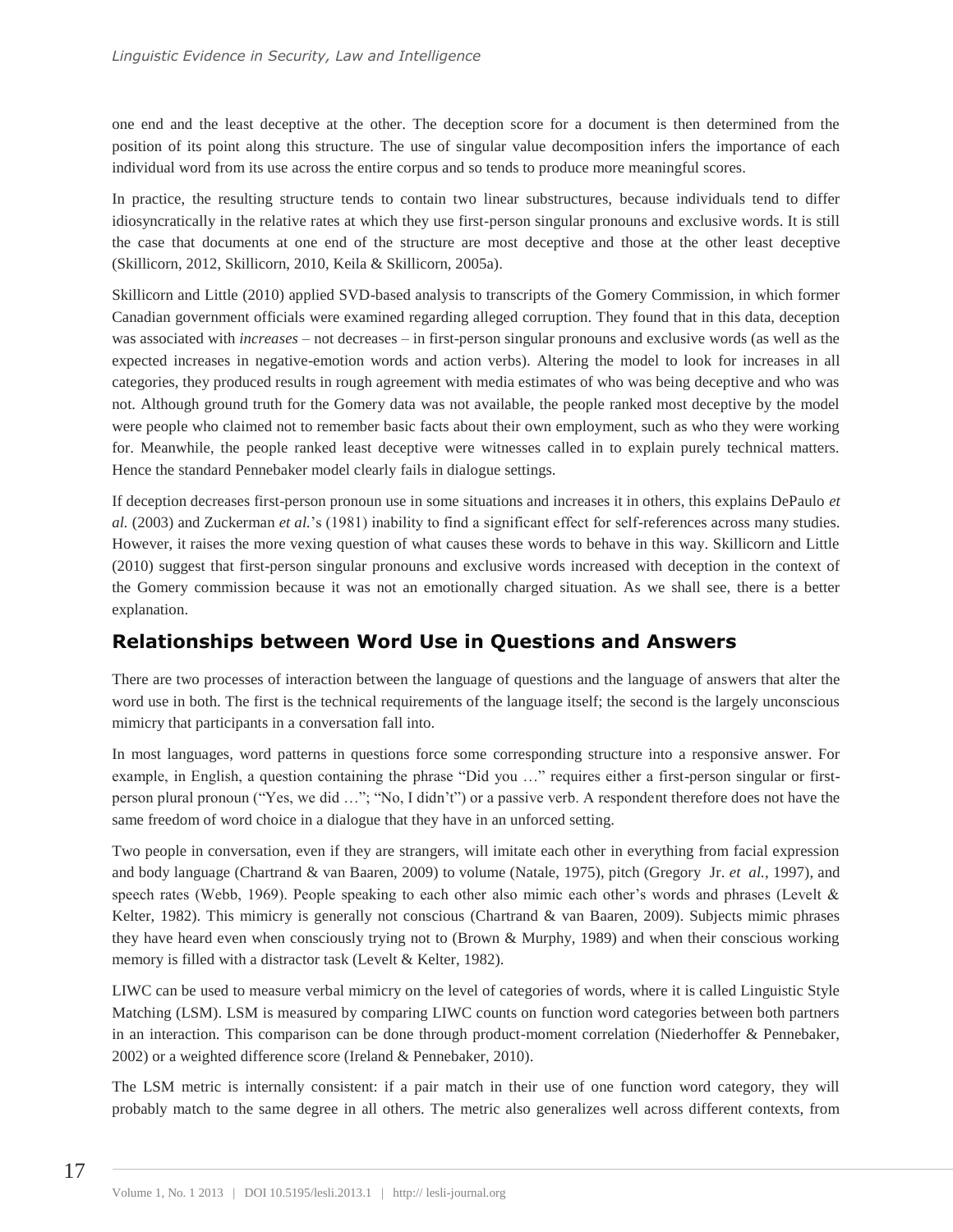online chat conversations (Niederhoffer & Pennebaker, 2002) to letters between well-known colleagues (Ireland & Pennebaker, 2010) and face-to-face discussions (Niederhoffer & Pennebaker, 2002).

LSM appears to a greater or lesser degree in different circumstances. Some linguistic styles are more easily matched than others, and different people will match a given style with more or less ease (Ireland & Pennebaker, 2010). However, while greater LSM is associated with greater social cohesion, the matching occurs even between strangers who dislike each other (Niederhoffer & Pennebaker, 2002). We would thus expect a degree of matching to occur in any context – even one as adversarial as a courtroom interrogation.

These results suggest that the language used in a question will affect the language used in the response. Trying to apply the deception model to answers as if they were free-form cannot be expected to perform well, since the data it is using is some kind of mixture of the language of the questioner and the language of the respondent. Thus we begin with the following hypothesis:

*H1: Removing the effect of the language of each question from the language of the response should enable deception to be determined more clearly.*

# Creating Data

Unlike pure mimicry, we expect that some categories of question words prompt *different* categories of response words. This is particularly obvious in the case of pronouns. We might expect that use of "you" in the question has a strong connection to the use of "I" in the response, and this is indeed the case.

Our plan of attack has three parts. First, we gather archival question-and-answer data and visualize relevant changes in frequencies. Second, we develop a method to correct for these changes, that is to remove those occurrences of words in responses that can be accounted for as responses to prompting words in questions. Third, although not every answer in our data can be labeled as entirely truthful or entirely deceptive, we use some straightforward methods to validate the corrections and to investigate whether they do, in fact, improve the separation between the responses of truthful and deceptive individuals.

### **Datasets**

Datasets where the individual responses are labelled with truth values do not yet exist. We are therefore forced to use datasets where a propensity for deception can be attributed to some of the respondents, primarily trial transcripts where the outcomes can be taken as implications about who was motivated to be deceptive.

We created three datasets by taking archival transcriptions of real-life, high-stakes question-and-answer interactions. The REPUBLICAN dataset comprises transcripts of each of the Republican primary debates leading up to the American presidential election of 2012. These involved a total of ten candidates and were televised and transcribed online by various news organizations (Chicago Sun-Times, 2011c, American Broadcasting Company, 2011, Cable News Network, 2011a, Cable News Network, 2011b, New York Times, 2011, Cable News Network, 2012b, Cable News Network, 2012a, Fox News, 2011, Council on Foreign Relations, 2012, PolitiSite, 2011, Washington Post, 2011, RonPaul.com, 2011, Chicago Sun-Times, 2011a, Chicago Sun-Times, 2012c, Chicago Sun-Times, 2011b, Chicago Sun-Times, 2011d, History Musings, 2011, Chicago Sun-Times, 2012a, Chicago Sun-Times, 2012b).

We used the REPUBLICAN dataset to investigate overall patterns of interaction between question and answer words. We did not rate the Republican presidential candidates as deceptive or non-deceptive, since there is no reliable estimate of ground truth about the candidates' honesty. Fact checking websites may show that specific statements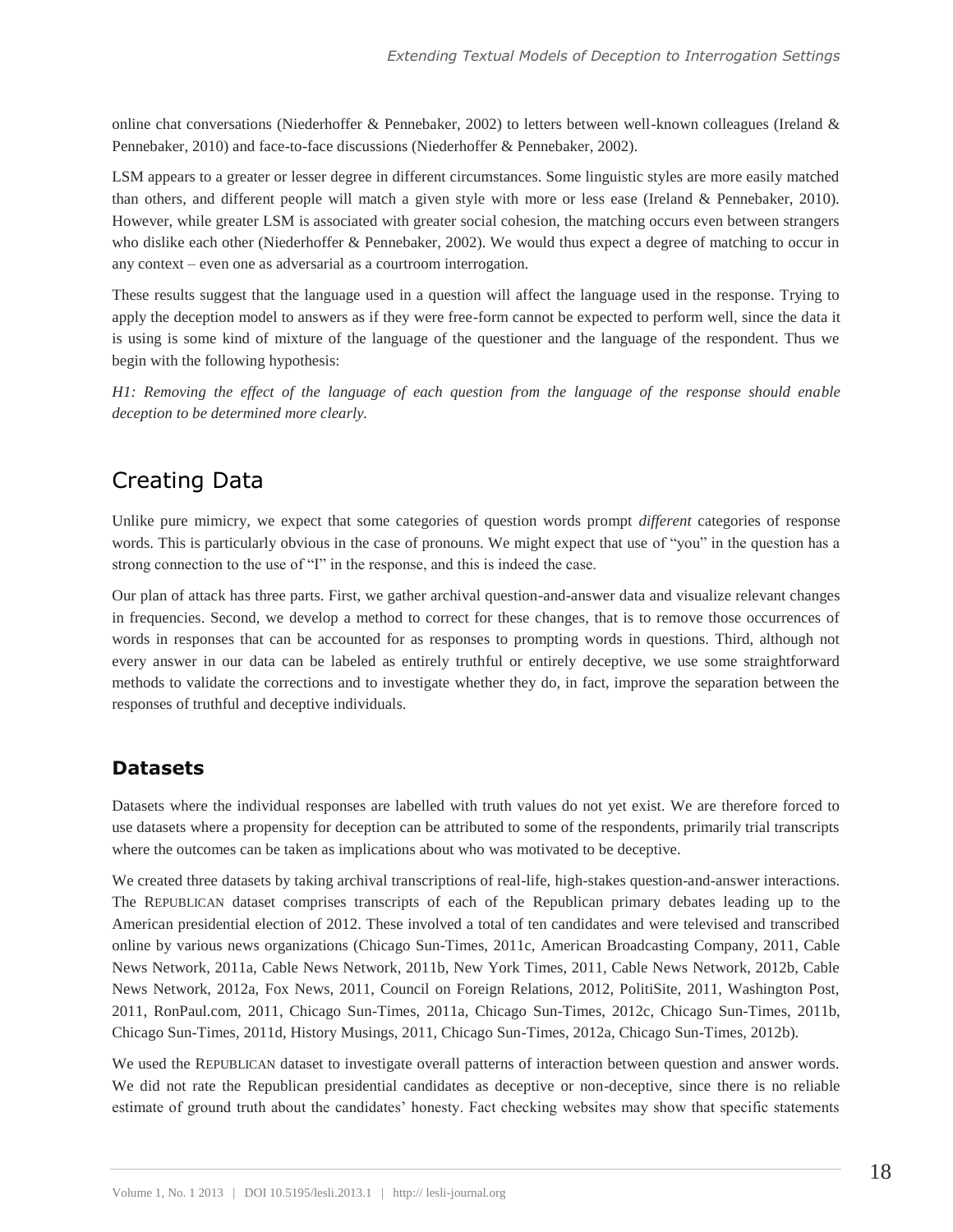are true or false, but they do not help with the issue of persona deception, and there is no reliable way to judge one candidate overall as more deceptive than another. However, we did judge the debates in general as a forum in which all candidates would be motivated towards persona deception as defined by Gupta and Skillicorn (2006). Presenting themselves and the facts in the most favorable possible light is essential to getting elected, and much of the time this favorable light does not correspond exactly with reality. The full REPUBLICAN dataset contained 2118 questionanswer pairs and 301,539 total words.

The NUREMBERG dataset comprised selected examinations and cross-examinations of witnesses from the Nuremberg trials of 1945-1956. Most of these examinations were taken from the Trial of German Major War Criminals, transcribed at the Holocaust memorial website nizkor.org (1946). Two were instead taken from the Nuremberg Medical Trial, which is partially transcribed online at the website of the Harvard Law Library (National Archive, 1946-1947). Unlike the REPUBLICAN dataset, the NUREMBERG dataset contained obvious subgroups with markedly different motivations towards deception. The first group, DEFENDANTS, contained two Nazi war criminals testifying in their own defense who were eventually found guilty on all counts and executed. These men were highly motivated towards deception: they were guilty, and their lives depended on convincing the tribunal that they were not. The second group, UNTRUSTWORTHY, contained ten lower-ranking Nazis who were not themselves on trial. While this group was not at immediate risk of conviction, it seems reasonable to suppose that their accounts would be moderately deceptive. Most of them would be motivated to absolve themselves either by minimizing Nazi war crimes as a whole or by minimizing their own involvement. The third group, TRUSTWORTHY, contained nineteen survivors of Nazi war crimes who testified about those crimes. Fourteen of these were Holocaust survivors, while the other five were civilians who reported on more general conditions in Nazi-occupied countries. We did not consider any of these witnesses deceptive.

Some witnesses spoke at great length about their experiences, so we chose to truncate answers in the NUREMBERG dataset at 500 words, matching the maximum size that occurred naturally in the REPUBLICAN dataset. This affected less than 1 percent of the answers. The full NUREMBERG dataset contained 4159 question-answer pairs (1355 from DEFENDANTS, 1826 from UNTRUSTWORTHY, and 978 from TRUSTWORTHY). It contained a total of 311,099 words.

We also make use of a third dataset, SIMPSON. This contains depositions from the civil trial of O.J. Simpson for the wrongful death of his wife, Nicole Brown, and another man. Extensive transcripts of this material were available online (Superior Court of the State of California, 1996). SIMPSON contains Simpson's deposition in his own defense, which we considered deceptive, as well as the depositions of family and friends of the deceased, which we considered largely truthful. (We chose the civil trial rather than the criminal trial because it was the first time Simpson testified directly in his own defense; it also had the advantage of being a trial at which he was found guilty.) Since Simpson's own deposition was three times as long as the rest of the dataset, we used only every third question-answer pair from his testimony. The SIMPSON dataset contained 20,810 question and answer pairs, totalling 412,385 words.

The length of responses varied from single words to extremely long discourses. Experimentation suggested that the effect of words in the question dissipated some distance into the response, perhaps starting at about the 50-word mark. On the other hand, rapid exchanges of short questions and short responses seemed to demonstrate an effect over more than one question and answer pair. This suggested that the effect is temporal rather than speech act dependent; in other words, question language effects linger as long as they remain in short-term memory, which is typically about the same time it takes to say 50-100 words. We therefore created windows of text by truncating long responses at 500 words, confident that effects of question language had long gone; and aggregating short questions and responses so that the response windows were no shorter than 50 words. We examine the effect of these decisions later.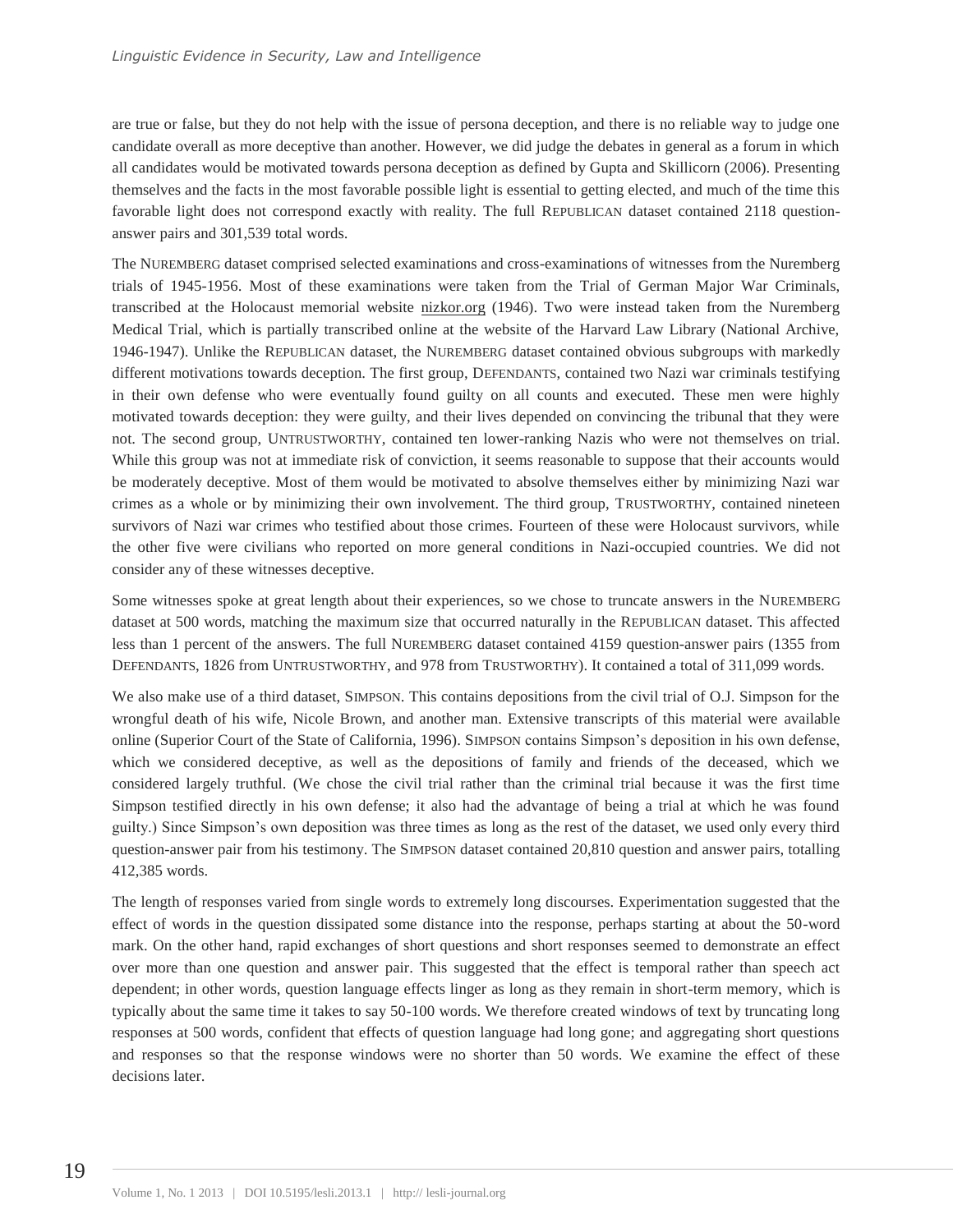#### **Model Words**

We recorded the count of the number of words in these categories in both questions and answers:

**FPS** First person singular pronouns. The Pennebaker model predicts that deceivers should use a lower rate of first-person pronouns than truthful people.

**but, or** These are exclusive words, but other results, particularly Little and Skillicorn's results (2008), suggest that these two often occur in ways that are uncorrelated with other exclusive words. Hence we counted them separately.

**excl** The other exclusive words, for example, "unless" and "whereas".

**neg** Negative emotion words.

**action** Action verbs.

**FPP** First person plural pronouns. These can be substituted for singular in some circumstances (the "royal" we") and a questioner using the "royal we" might encourage a respondent to do likewise. A respondent who is forced grammatically to use a first-person pronoun might choose a plural one over a singular as a distancing technique. Similarly, if the questioner is referring to a group to which both she and the respondent belong, this might prompt the respondent to continue talking in the context of the group. Focusing on a group leaves less time to focus on oneself, so we expected higher FPP rates in the question to prompt lower FPS rates in the answer.

**SPP** Second person pronouns. A question containing the word "you" is probably about the respondent, and the respondent is expected to respond by giving information about themselves. Thus, we expected higher SPP rates to prompt higher FPS rates (possibly higher FPP rates) in the answer.

**"Wh"** Who, what, when, where, why, and how. Questions containing these words prompt the respondent for a specific fact. Questions about specific facts should make it harder for the respondent to be evasive. We expected higher "wh" word rates to prompt higher rates of exclusive words due to an increase in cognitive complexity.

**TPS** Third person singular pronouns. These words are references to a person other than the questioner or respondent. Being asked about a third person should induce the respondent to talk about that person, and thus give them less opportunity to talk about themselves. When talking about another person – not oneself, and not the questioner – it might also be easier to make disparaging or negative remarks. We expected higher TPS rates to prompt lower FPS rates and higher negative emotion rates.

**TPP** Third person plural pronouns. We expected higher TPP rates to prompt lower FPS rates and higher negative emotion rates, for the same reason as above.

**these** An early analysis with a part-of-speech tagging program showed that rates of "these", "those", and "to" in the question were weakly correlated with rates of FPS in the answer. This early analysis did not yield other interesting results.

A 500-word answer with five action words is statistically and linguistically different from a 15-word answer with five action words. Therefore, using raw word counts in our statistical analysis would be inappropriate. For all our analyses, we divided the number of words of each type in each single question or answer by the total number of words it contains, giving a rate statistic for each word category.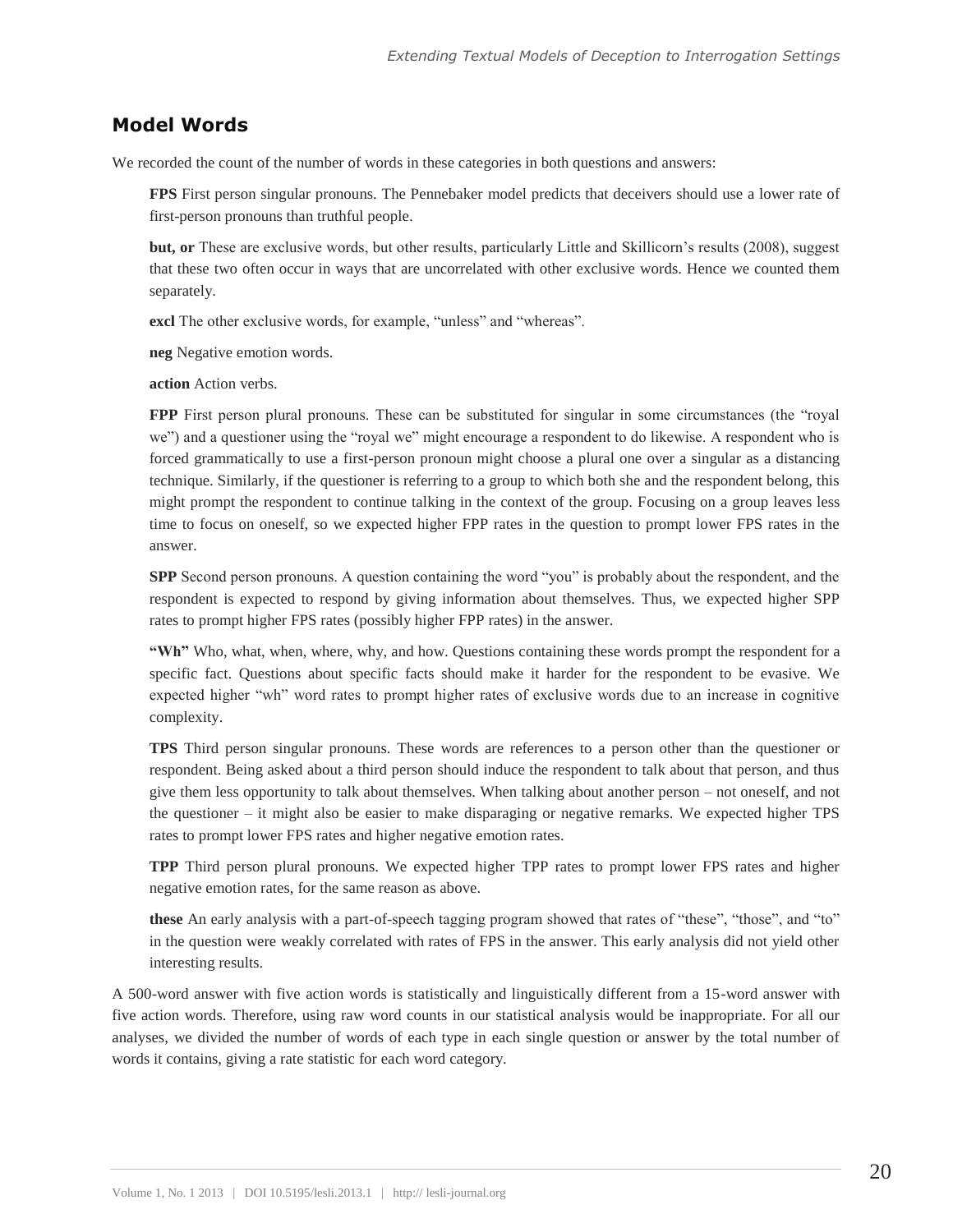We expected the shortest questions and answers to be difficult to analyze. In a five-word response with one occurrence of "but", the rate statistic for "but" would be 0.2 – unusually large. It isn't clear that the answer has all the properties associated with use of the word "but" to a greater degree than, say a 16-word answer with one "but" which would have a rate of only 0.0625. This provided another motivation for aggregating questions and answers into units with a minimum size.

# Algorithm

## **Fitting Distributions to the Data**

For each pair of prompt word category and response word category (for example, second-person pronouns in the question and first-person singular pronouns in the response), we separated answers into two sets. The first set consisted of responses where the prompt word category *was not* used in the question but a member of the response word category appeared in the response (the "unprompted" set). The second set consisted of responses where the prompt word category *was* used in the matching question (the "prompted" set).

For the unprompted set, a univariate Gaussian distribution was fitted to the rates of occurrence of the response word across all responses it contains. The mean of this distribution estimates the mean unprompted rate for this word category, and its standard deviation estimates how much variation there is in such use.

For the prompted set, a bivariate Gaussian distribution was fitted to the rate of occurrence of words from the prompt word category versus the rate of occurrence of words from the response category. This distribution estimates how responses rates depend on prompt rates for the entire set of questions and answers. Its one-standard-deviation contour is an ellipse that provided intuitive information about this dependency. The greater the area enclosed by this ellipse, the more variability in response. If the ellipse is elongated with a positive slope, this indicates that increases in prompt words stimulate increase in response words. If it has a negative slope, this indicates that increases in prompt words reduce the rate of response words. A flat or near-spherical ellipse indicates that there is little relationship between the rate of prompt words and the rate of response words.

Figure 1 shows the fitted distributions for a number of stimulus-response pairs for the REPUBLICAN dataset. In these figures, the height and extent of the bivariate distribution compared to the univariate distribution (the red vertical line on the left) allows the prompted response rate to be compared to the unprompted. For example, the rate of firstperson singular pronouns ("I") in response to questions containing "these", "those" and "to" is much higher (but more variable) than in questions that do not contain these words. As expected, second-person pronouns ("you") in the question prompt high rates of first-person singular pronouns ("I") in responses. Third-person plural pronouns ("they") prompt reduced rates of first-person singular pronouns ("I"). Although most pairs of prompt and response word categories produced no effect, a few pairs for which we had no hypothesis also showed a prompting effect.



(a) First-person plural pronouns prompting firstperson singular pronouns



(b) Second-person pronouns prompting first-person singular pronouns



(c) "Wh" words prompting  $\alpha$ "or"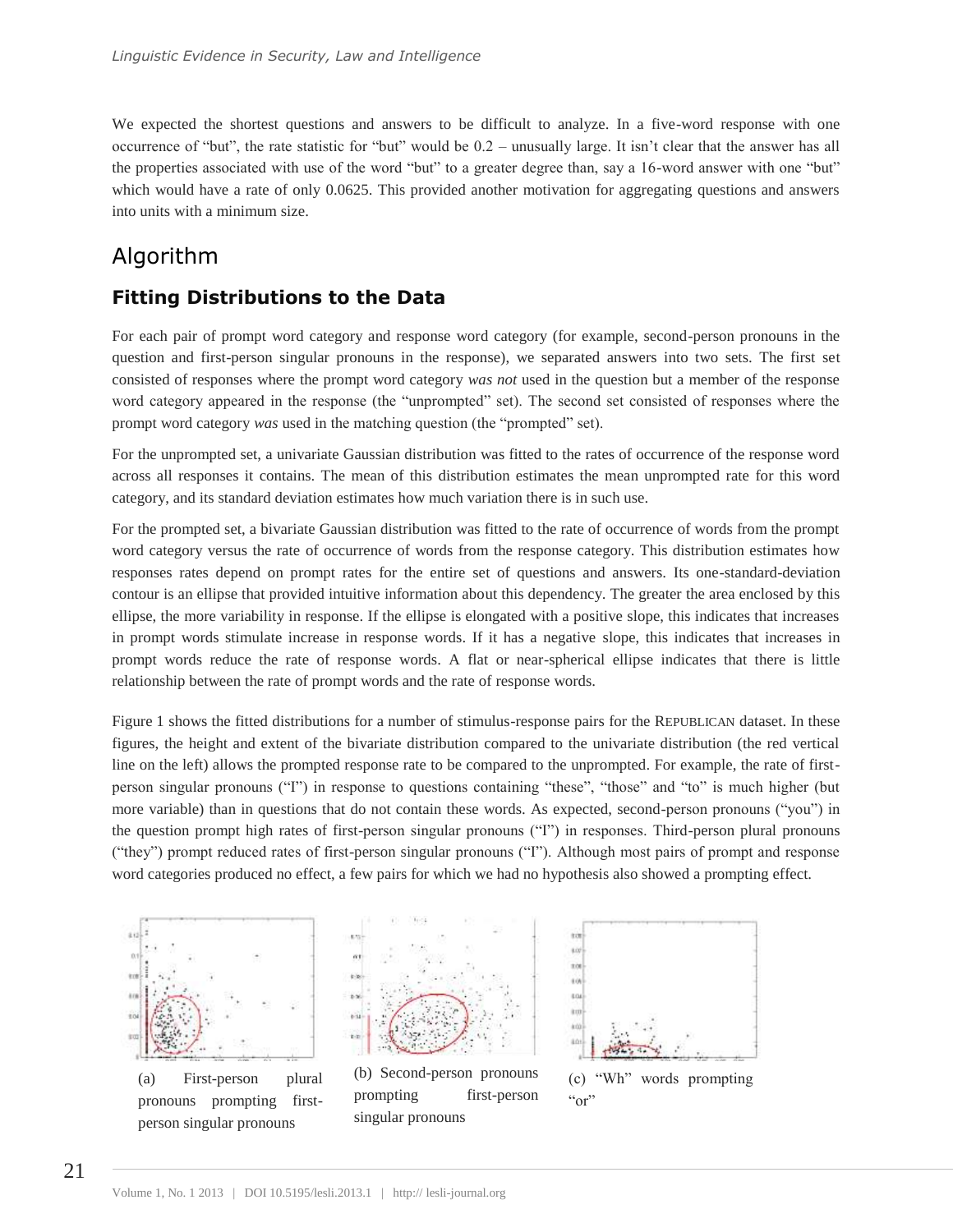

Figure 1: Gaussian distributions from the REPUBLICAN dataset – minimum window size of 50 words. *x*-axis = rates for question words, *y*-axis = rates for answer words; the red line parallel to the *y*-axis shows the one-dimensional unprompted distribution to 1 standard deviation.

## **Transformation for Correction**

To remove the effect of prompting words, we carried out a series of affine transformations on the points in a bivariate Gaussian model in Cartesian space.

The correction method is illustrated in Figure 2. For each question-response pair, we translate the bivariate Gaussian so that its mean is at (0,0). We then rotate the distribution using a standard rotation matrix until it is "flat" (one of its axes was parallel to  $y=0$ ). We use the smallest possible angle of rotation in either direction.

Then we rescale the data on the *y*-axis so that its standard deviation in the *y* direction equals the standard deviation of the unprompted data, and translate it so that its mean returns to its original value in the *x* direction, and is equal to the mean of the unprompted data in the *y* direction. Thus the bivariate distribution now lies parallel to the *x*-axis with the same mean and vertical extent as the univariate (unprompted response) distribution.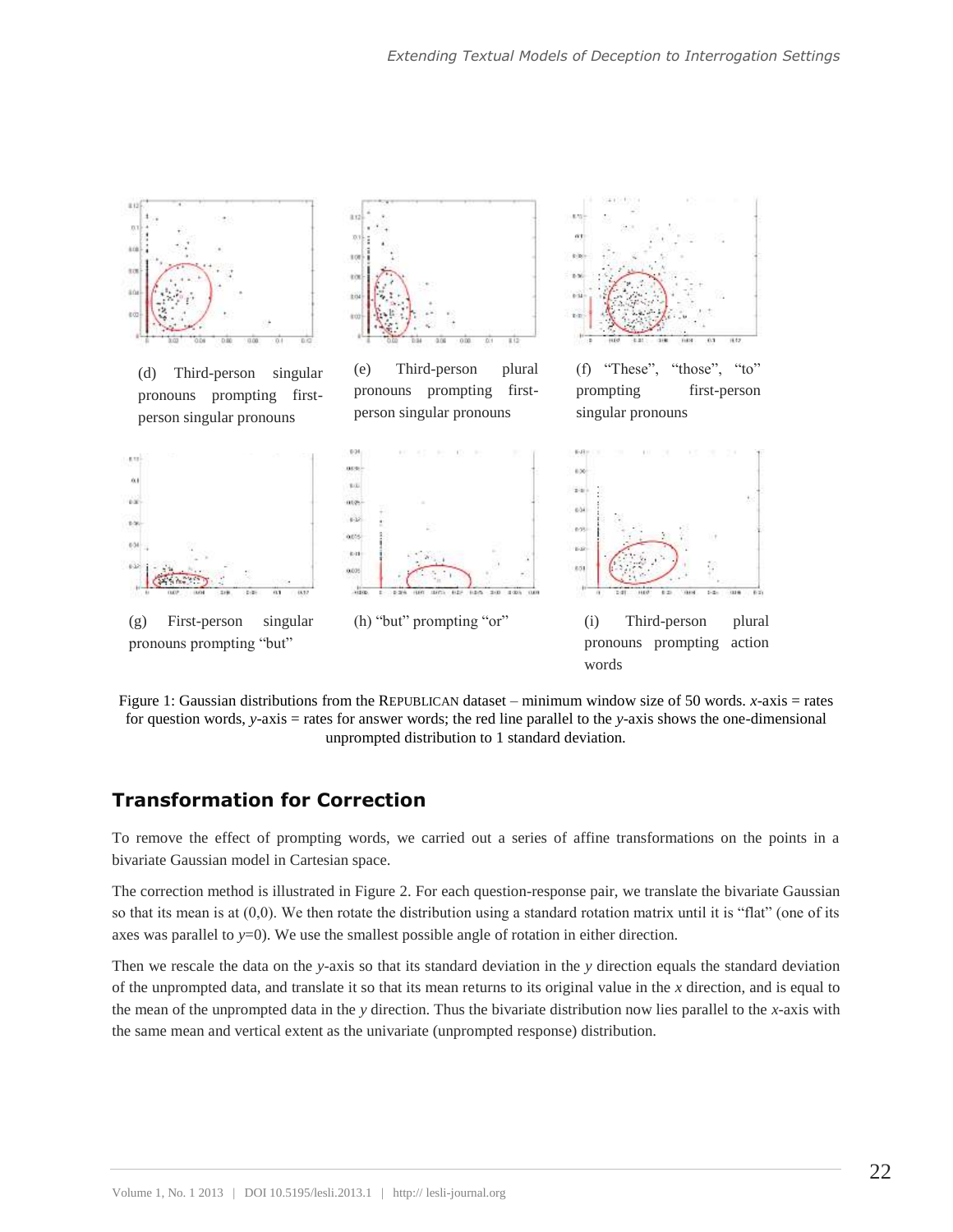

Figure 2: Steps in the correction process illustrated using second-person pronouns in the question and first-person singular pronouns in the answer. The blue point represents a particular speech as it is transformed.

We have included a blue dot in Figure 2 representing an example window (in this case, the respondent is Newt Gingrich) so that it can be traced through each step of the process. In the uncorrected data, Gingrich is heavily prompted and responds with a number of first-person singular pronouns that is about average for the data as a whole, but much less than what might be expected given the general trend towards increased first-person singular pronouns with more prompting. After the data is corrected, Gingrich's first-person singular pronoun rate is low, as expected.

This correction is repeated for every pair of stimulus and response words. The altered bivariate distributions are now used to generate word rates for all responses in the prompted set, word rates that have been altered by the difference in the vertical position of the point corresponding to its initial coordinates and the point corresponding to its position given by the new distribution. In other words, transforming the fitted distribution can also be interpreted as translating each point in a way that reflects the transformation.

During this process, some responses can be assigned slightly negative values. Obviously it is impossible for a person to say fewer than zero words in response to a question. We treat the negative values as very emphatic zeroes, but do not correct them until the end of the process, since a subsequent correction for another word pair might return them to positive values.

We performed these transformations for each question-answer pair in the data, feeding the input from one transformation to the next so that, for each response word, a correction is made for each prompting word in turn. For question-answer pairs where the prompting word had negligible effect on the response word rate, the effect of this correction would also be negligible. There was a risk of these effects producing slight noise in the data, but we accepted this risk because we did not wish to choose an arbitrary threshold separating effects that matter from effects that don't.

Examples of the changes to rate statistics are shown in Figure 3. It is useful to see how large a change in word frequencies such a correction represents. An average absolute value of three words were added or taken away from each response in both the FPS categories – at an average window size of 188 words, about six of which on average were FPS. So about half of these FPS pronouns, according to our model, are caused by prompting. "But" and action words changed by an average of one word per response, but some responses have changes in the positive direction and some in the negative, so the average change is much less than one word per response. The other categories, on average, were barely changed.

To examine the sensitivity of the correction method we reran the corrections for each category of answer words after removing the 2.5% highest rates and the 2.5% lowest rates for each category (5% of the data in total). In this restricted analysis, the average absolute value of the difference after correction was still about three words for FPS and about one word for action words. However, the average change in FPS value was reduced to only two words,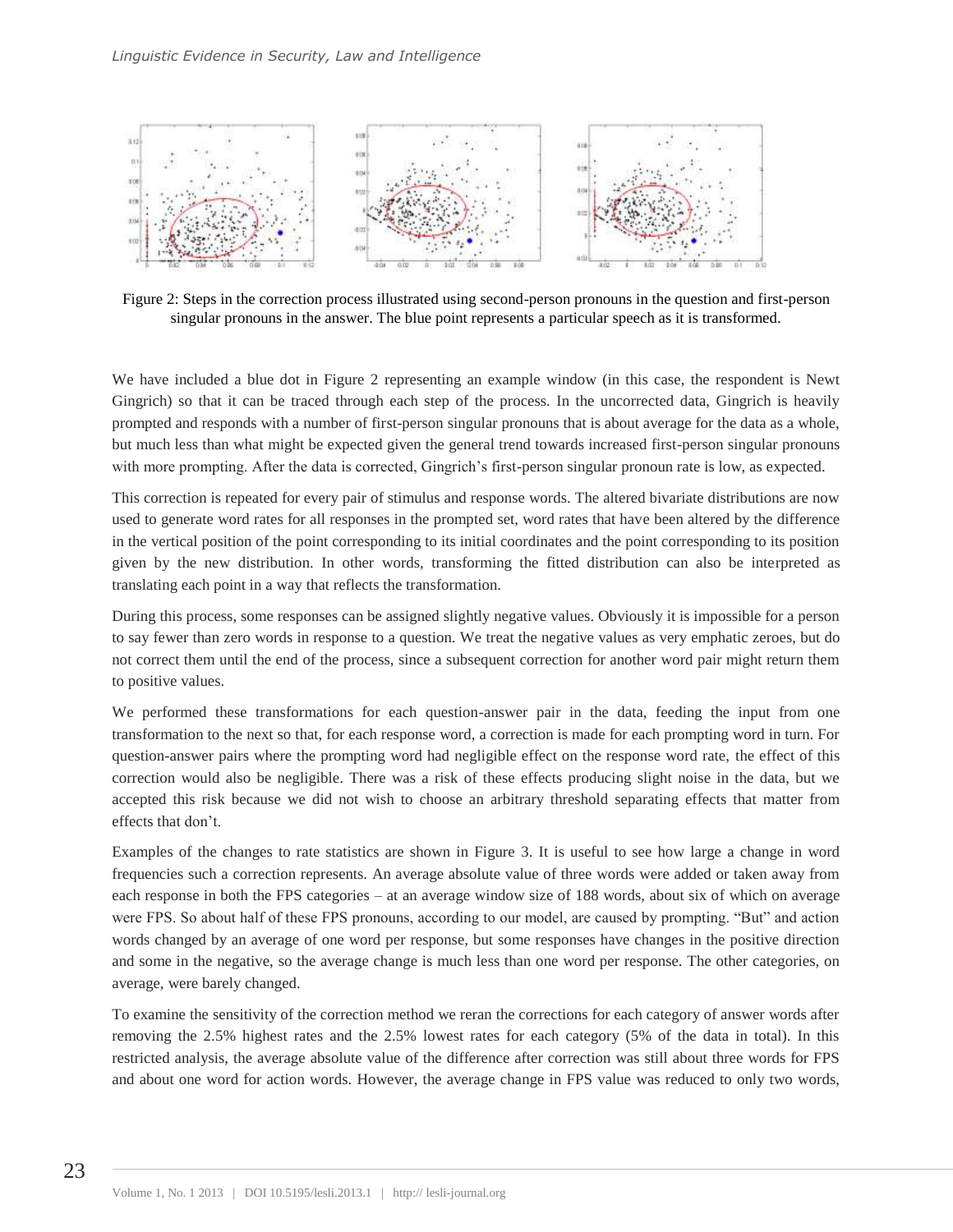and the effect on "but" disappeared. This suggests that the correction method is somewhat sensitive to outliers, but that its results for FPS and action words are largely valid.

#### **The Effect of Window Sizes**

In many settings, the available question or response sizes are much smaller than 50 words. For example, in the Simpson depositions, the average question and answer together contains fewer than 20 words, and vanishingly few met the criterion of having 50 words or more in both the question and the answer.

To assess the impact of aggregating adjacent questions and responses, we experimented with the REPUBLICAN dataset, using versions with several smaller minimum window sizes – 30, 10, and 1; and merged adjacent questions and answers, provided that they involved the same questioner and respondent, until they met the minimum size or could not be merged further. We then removed any questions and responses that still did not meet the minimum size.

We then applied the corrections, measured the average change induced at each stage of the correction, and compared it to the average change in the original data. We created color maps that show the average correction to each question-answer pair (Figure 3). The patterns in 50-word windows degrade as the minimum window size is lowered, particularly to below 30. The most notable degradation happened in the most promising question-answer pair – second-person pronouns prompting first-person singular pronouns. The aggregated windows also showed slight degradation, comparable to that in the 30-word windows.



(b) Minimum window size 30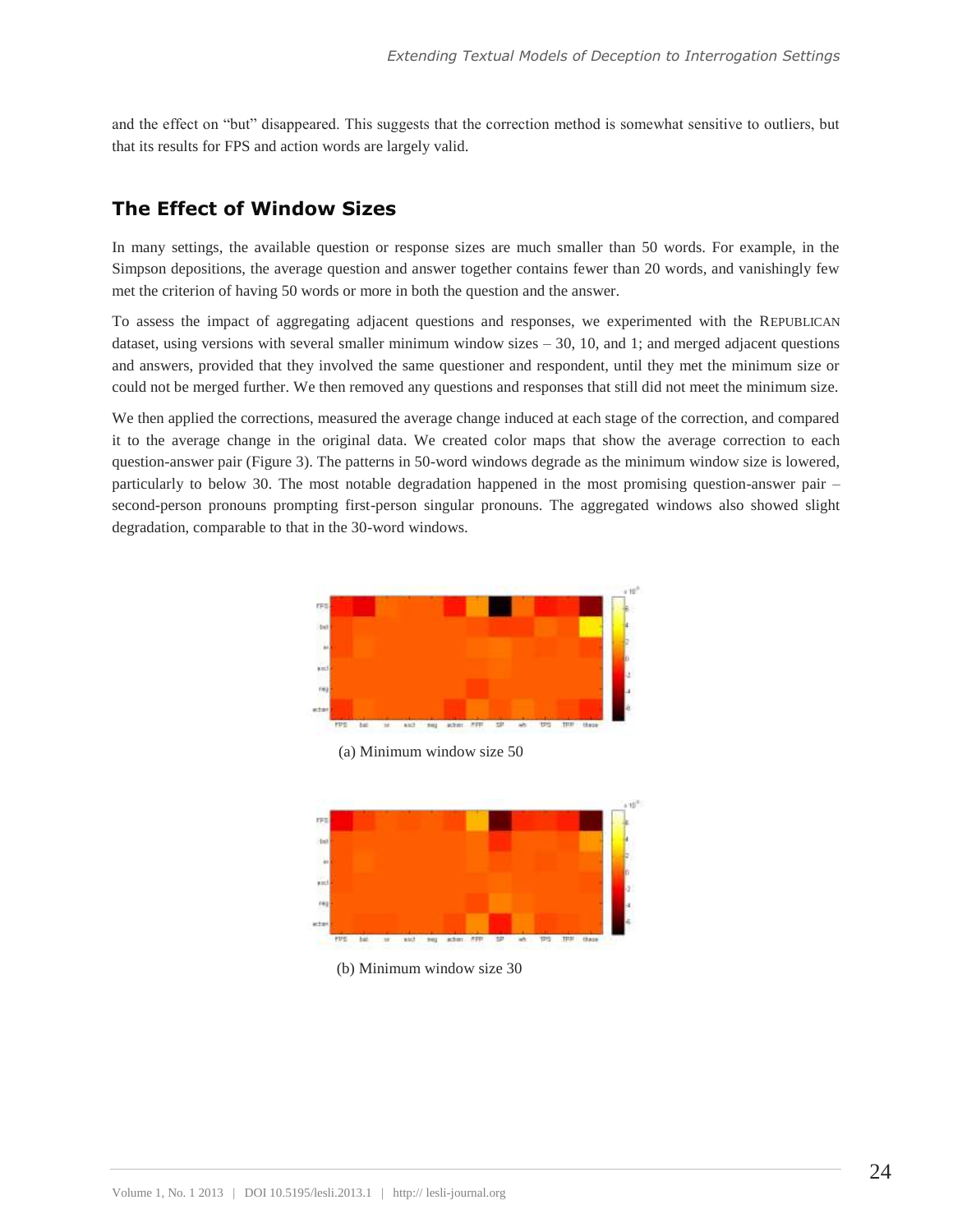

(c) Minimum window size 10



(d) Aggregates totaling size 50

Figure 3: Color maps showing the average change in answer rates as the result of corrections for each question-andanswer pair at each minimum window size. Prompting words are the columns and response words the rows; bright colors indicate that question words force lower rates of answer words, and so answer word rates are corrected to increase; dark colors indicate the opposite. All maps are on the same color-based scale.

|            | <b>REPUBLICAN</b> |                               | <b>NUREMBERG</b> |        | <b>SIMPSON</b>                         |         |
|------------|-------------------|-------------------------------|------------------|--------|----------------------------------------|---------|
|            | Ő                 | A                             | Ő                | A      | Ő                                      | A       |
| Full       |                   |                               |                  |        | 65,480 236,411 109,551 201,548 219,262 | 193,123 |
| >10        |                   | 55,161 159,450 75,313 155,395 |                  |        | 45,162                                 | 71,357  |
| $\geq 30$  |                   | 43,876 107,836 31,452 51,735  |                  |        | 3,280                                  | 4,967   |
| $\geq 50$  |                   | 33,193 72,078 15,394          |                  | 22,366 | 323                                    | 350     |
| Aggregated |                   |                               |                  |        | 44,759 101,211 105,423 170,706 219,197 | 192,537 |

Table 2: Number of words that could be included for each minimum window size

Table 2 shows how much of each dataset is usable at each window size. For NUREMBERG and SIMPSON, small windows predominate, and there are many stretches where one individual answered many questions in a row, making them particularly amenable to the use of aggregated windows. With NUREMBERG and SIMPSON the aggregated window technique allowed analysis of much more data than 30-word windows. Furthermore, it caused less degradation than the small window sizes which would otherwise have been needed to cover this much data. In REPUBLICAN, windows tended to be larger, so the effect was less pronounced, but the aggregated window technique still gave coverage and degradation comparable to that of the 30-word windows. For these reasons, we performed the rest of our analysis (in all three datasets) with aggregated windows.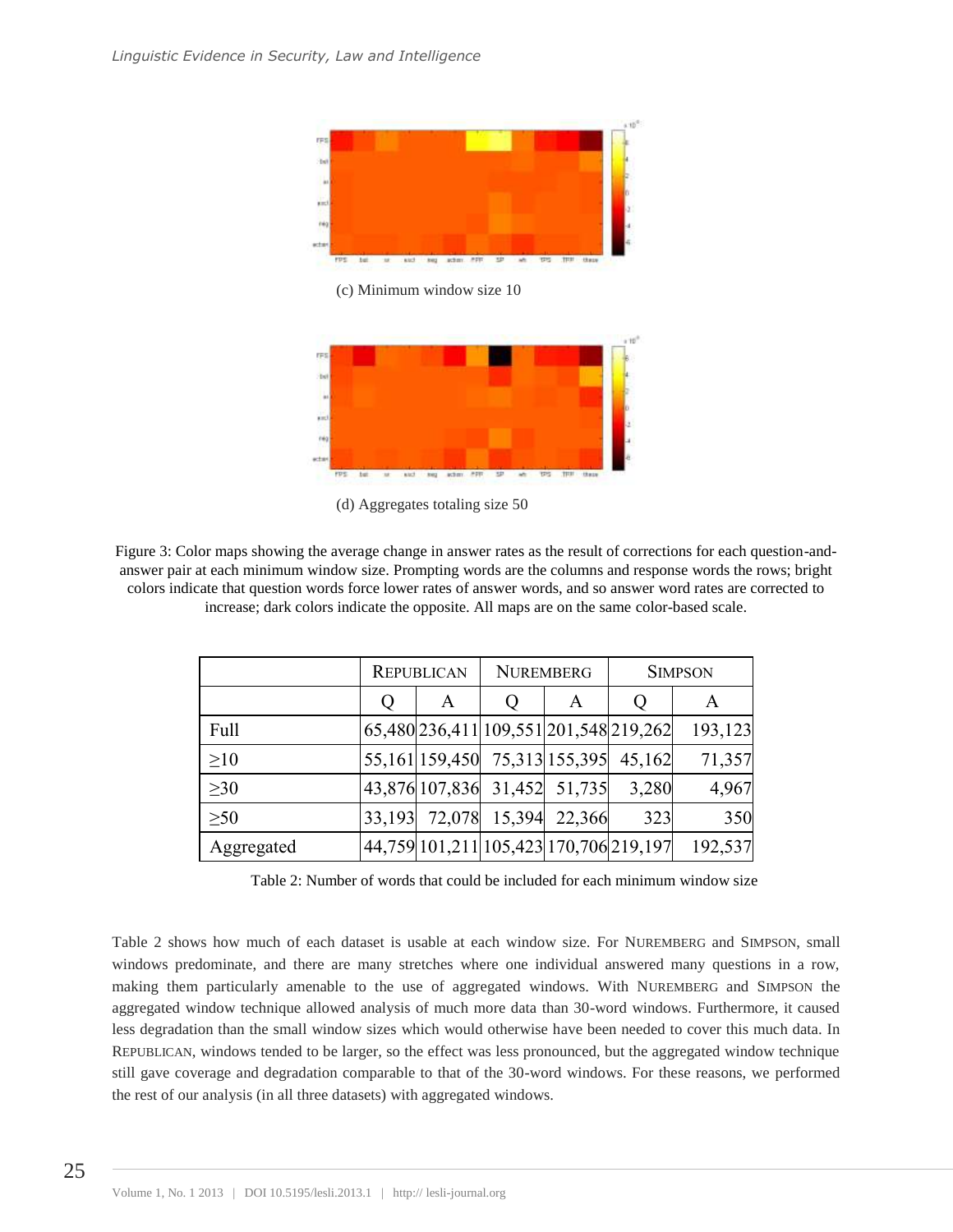#### **Validation: NUREMBERG and SVD**

We expected the corrected data to show a sharper distinction than the original data between the truthful and the deceptive. Using aggregated windows, we encoded the NUREMBERG data and checked that it had similar properties to the REPUBLICAN data. The magnitude of correction in FPS and action words was quite similar in the two datasets, although the effect on "but" in the NUREMBERG data was much smaller.

We performed singular value decomposition on the answer data before and after performing the correction on the NUREMBERG dataset. This reduced the 6-category deception model to 2 dimensions. We then constructed a scatter plot showing each response in the resulting semantic space, expecting an increase in the distance between truthful and deceptive subgroups.



Figure 4: Singular value decomposition of the responses in the NUREMBERG dataset. DEFENDANTS are marked in red, TRUSTWORTHY in blue, and UNTRUSTWORTHY in green. Before correction, the TRUSTWORTHY are concentrated on one side of the semantic space, but this is no longer the case after the correction.

Figure 4 shows the result of singular value decomposition on the NUREMBERG data before and after correction. The effect is the opposite of what was expected – the correction *erases* most of the spatial distinction that existed between the groups. This suggests that, rather than being a confounding effect that should be removed to improve the detection of deception, prompting reveals important information *about* deception.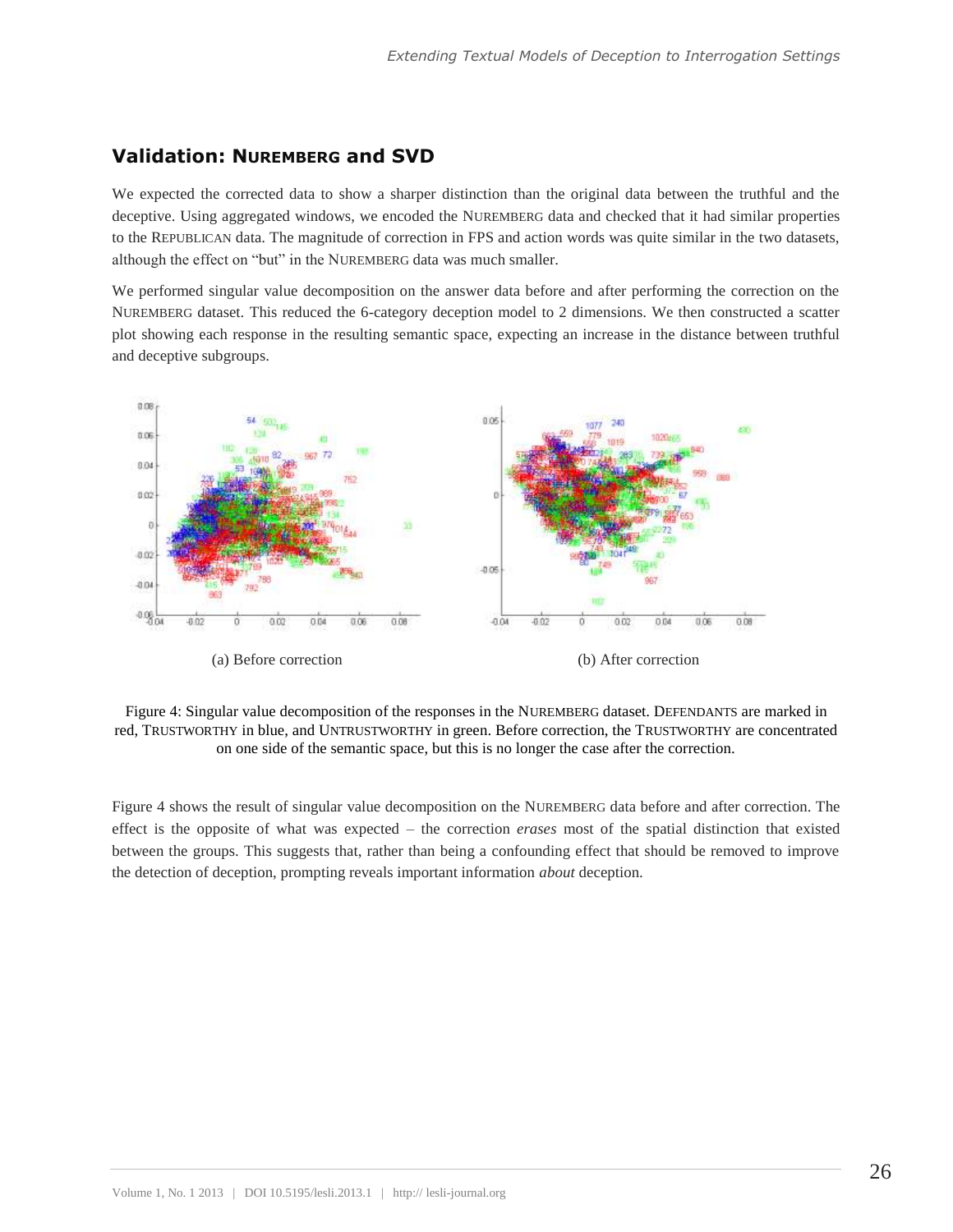

(a) DEFENDANTS





Figure 5: Corrections for the three NUREMBERG subgroups analyzed separately.

# A Revised Hypothesis

We analyzed each of the three NUREMBERG subgroups separately, applying an independent correction to each. Figure 5 shows color maps for this data. The differences between DEFENDANTS and UNTRUSTWORTHY (both the Nazi subgroups) are not large, but the response pattern of the TRUSTWORTHY subgroup is quite different.

Note that these color maps are on the same scale as the earlier Republican color maps. We chose to present them this way in order to make comparisons easy across the different figure. However, by using a scale that works for the REPUBLICAN data, we have obscured an important fact about the NUREMBERG data – namely that the average change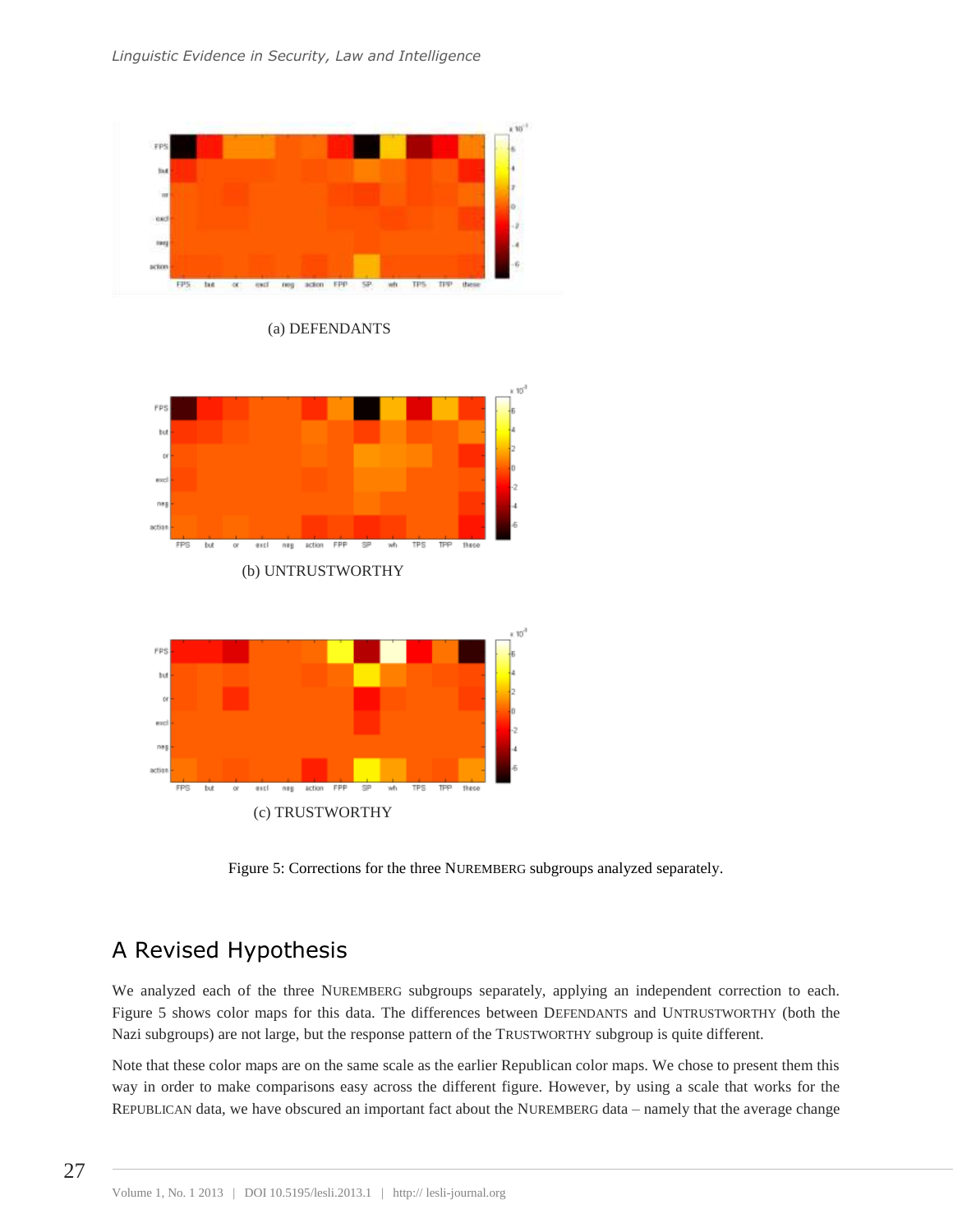in first-person singular pronouns prompted by second-person pronouns, for both the DEFENDANTS and UNTRUSTWORTHY, is literally off the scale. Both of these are more than twice the maximum amount shown by the color map; the DEFENDANTS' change is somewhat larger than the UNTRUSTWORTHY. (Since we were using aggregate windows for this, the REPUBLICAN average change is also slightly higher than it was in the previous colormaps, which were made with 50-word minimum windows.) Figure 6 shows this more clearly. (This is not a contradiction of our earlier claim that first-person pronoun corrections, in words per window, were similar in both the NUREMBERG and REPUBLICAN datasets. The NUREMBERG data had smaller windows, and it contained subgroups with both much higher and much lower rate statistics, for first-person pronouns, than the REPUBLICAN data.)



Figure 6: Average change in rates of first-person singular pronouns prompted by second-person pronouns in the REPUBLICAN and NUREMBERG datasets, all using aggregate windows.

Seeing these large differences prompted us to look at individual distributions more closely. We overlaid the distribution from one subgroup onto the corresponding distributions for the other subgroups. This confirmed that different subgroups responded to prompting differently. They were not simply being prompted at different rates (they are asked different questions), or showing different rates of response independently of the prompt (they are different kinds of people). Many question word/ response word pairs showed completely different distributions. In general, DEFENDANTS and UNTRUSTWORTHY, the two deceptive groups, were similar, but the TRUSTWORTHY group was different. The strongest effects tended to involve first-person pronouns or action words. Four of the most striking sets of distributions are shown in Figure 7.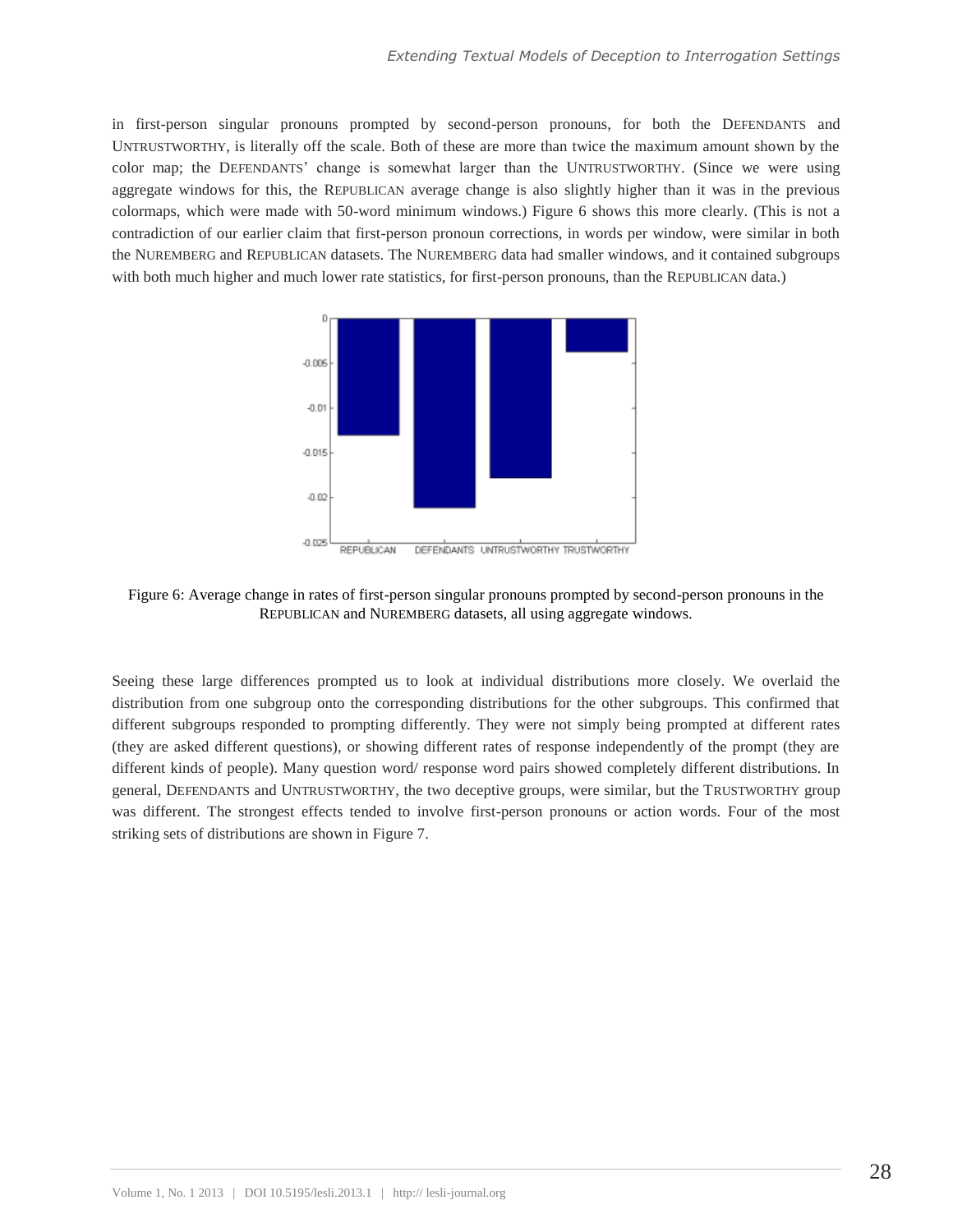

prompting first-person

singular pronouns

person singular pronouns



Figure 7: Gaussian distributions for the NUREMBERG dataset, separated by subgroup. DEFENDANTS are red, UNTRUSTWORTHY are magenta, and TRUSTWORTHY are blue. Not all of the figures are on the same scale.

This suggests a surprising replacement hypothesis:

*H2: The response to given question language depends on the mental state of the respondent, in particular whether they are being deceptive or truthful.*

One of the particularly strong differences involves second-person pronouns prompting first-person singular pronouns, which was already one of the strongest effects. Correcting for prompting reduced, rather than increased, the difference between these groups, because the prompting itself is a factor that distinguishes them from each other. Rather than having a base rate of word use (due to deception or lack thereof) which is modulated by prompting, the different subgroups actually experience different *kinds* of prompting – which means paying attention to the way in which prompting occurs ought to further elucidate differences between them. In particular, this suggests that interrogators need to pay attention to the language that they use in questions. For example, using high rates of second-person pronouns in questions makes it easier to distinguish truthful from deceptive responses.

These results also explain the success of the *ad hoc* coding scheme used by Little and Skillicorn. Without knowledge of the rates of prompting words in questions, deceivers appear to increase their rates of first-person singular pronouns and exclusive words relative to less deceptive respondents. Similar levels of prompting in questions to both groups produces these differentiated responses.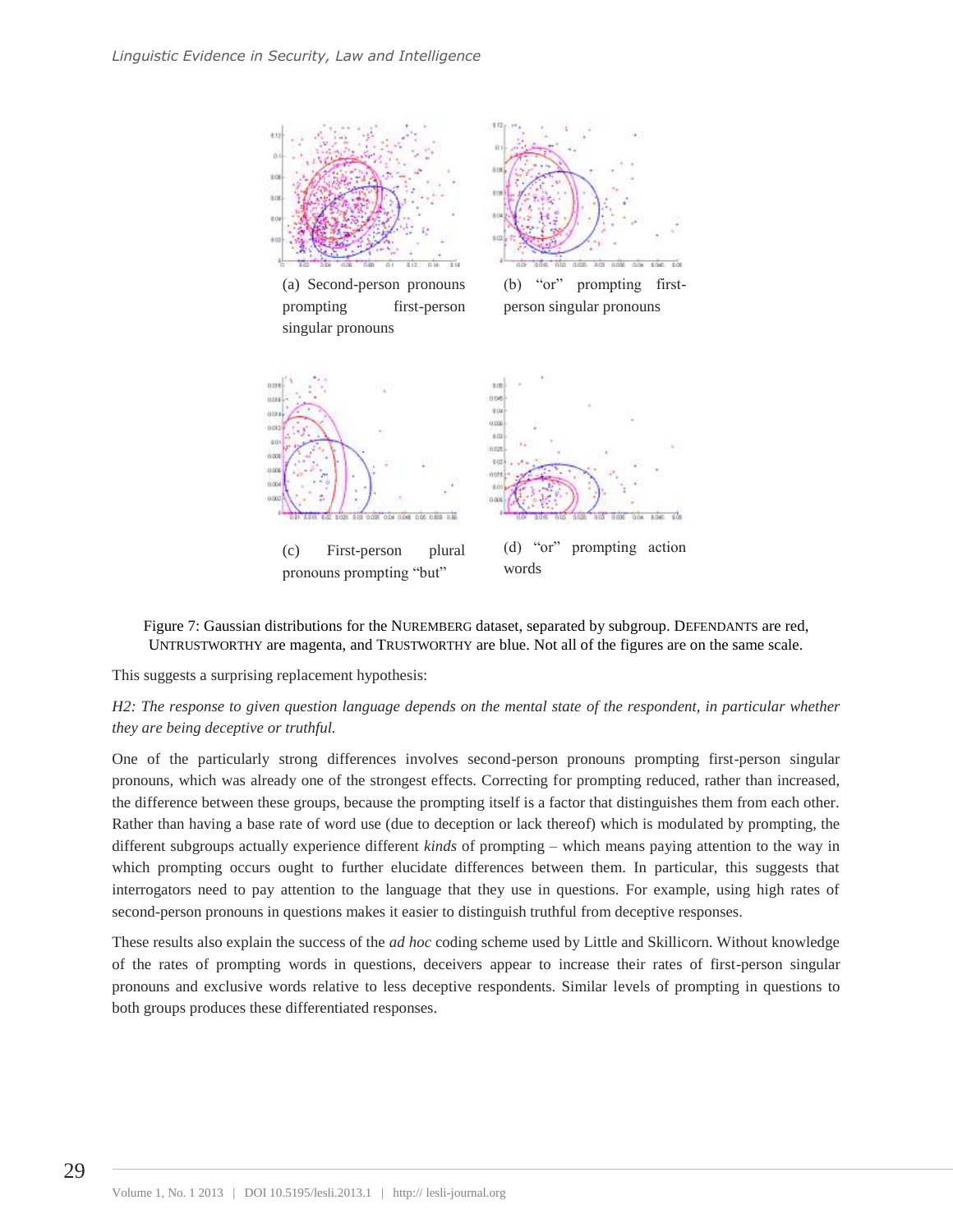# Prediction Using Question and Answer Language

We used a prediction technique, random forests (Breiman, 2001), to estimate the significance of question words in determining deception. A random forest not only classifies data but estimates the importance of each attribute in the data by counting how often each attribute is selected to act as the split point for an internal node of a decision tree of the forest.

We trained random forests on two datasets, one with the rates of only the six response word categories in the answers, and one with these plus the rates of all the stimulus word categories in the questions. For simplicity, we included only the DEFENDANTS and TRUSTWORTHY subgroups.

Because not every statement by a DEFENDANT is a lie, we did not expect high accuracy from either of these forests. Rather, we wanted to compare them to each other to see if the question words made a difference. If both questions and answers were predictive of deception, then the model that uses both should make better predictions, and it should select the words that appear the most promising (i.e. first-person singular pronouns in answers and secondperson pronouns in questions). If only the words in answers were relevant to deception, then both models should perform about the same.



Figure 8: Prediction accuracy of random forests trained on the NUREMBERG data

Figure 8 shows the performance of both random forests. While the answer-words-only random forest performs above chance, it shows a strong bias: its accuracy with TRUSTWORTHY responders is much lower than its accuracy with DEFENDANTS, that is it tends to classify windows of both kinds as DEFENDANTS. Adding the question words improves overall accuracy by more than 10 percentage points – an even more dramatic result than we expected. Moreover, it reduces bias by an even larger amount, producing an improvement on the TRUSTWORTHY without reducing the accuracy on DEFENDANTS.

Table 3 shows the results of attribute ranking with the best-performing random forest. The most influential words in the question-and-answer random forest were as predicted: first-person singular pronouns in the answer and secondperson pronouns in the question, with similar scores. It is likely that the interaction between these two categories drove many of the decision trees in the forest.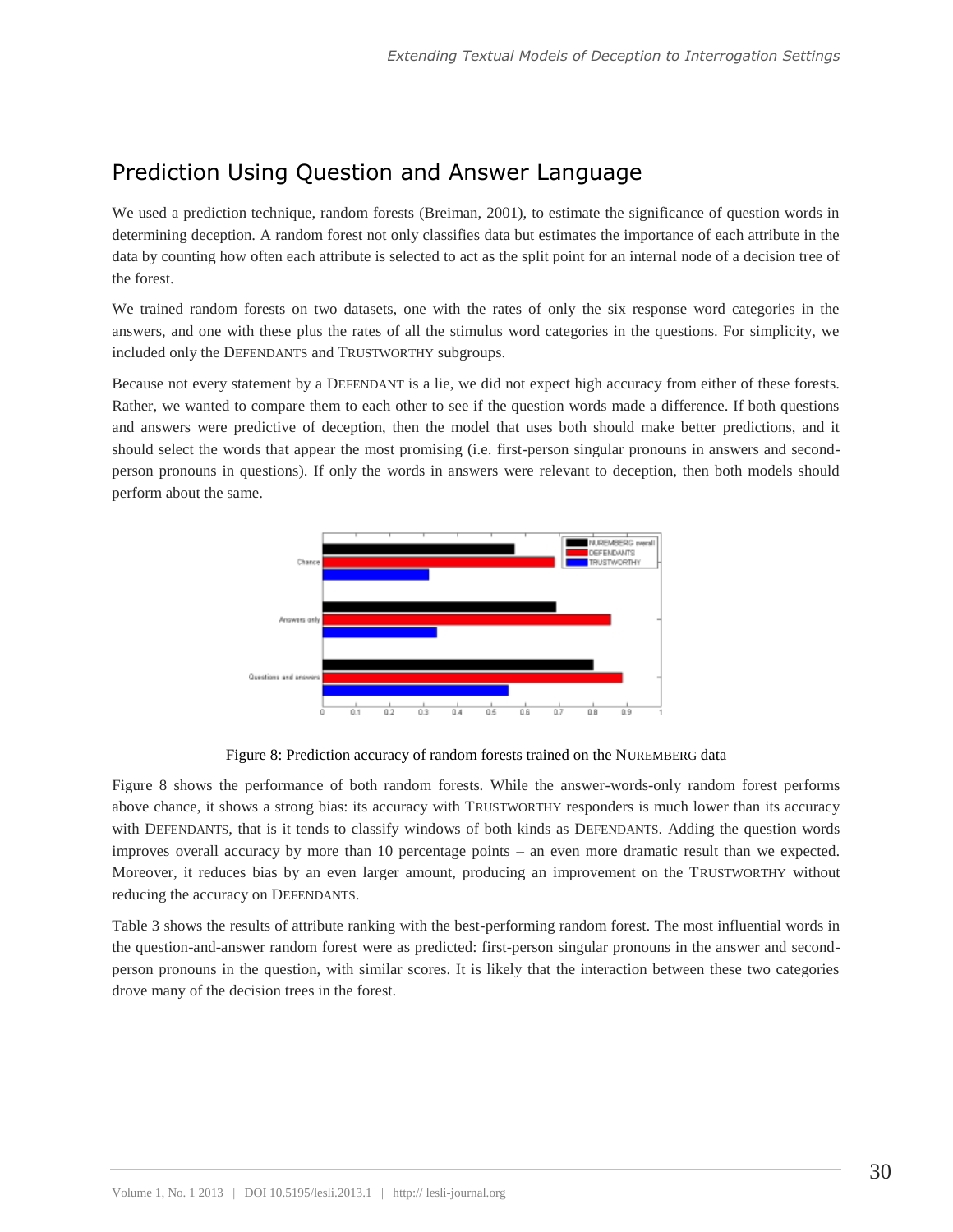|                | # Splits                       |       |
|----------------|--------------------------------|-------|
| A              | first-person singular pronouns | 10771 |
| Q              | second-person pronouns         | 10563 |
| Q              | "wh" words                     | 9581  |
| Q              | "these", "those", and "to"     | 9277  |
| Q              | first-person singular pronouns | 6839  |
| $\overline{A}$ | "but"                          | 6584  |
| A              | action words                   | 6581  |
| Q              | $\alpha$ <sup>"</sup>          | 4934  |
| A              | " $or$ "                       | 4692  |
| Q              | action words                   | 4165  |
| Q              | third-person plural pronouns   | 3973  |
| Q              | first-person plural pronouns   | 3641  |
| A              | misc exclusive words           | 3570  |
| Q              | third-person singular pronouns | 3383  |
| Q              | "but"                          | 3119  |
| $\overline{A}$ | negative emotion words         | 2254  |
| Q              | misc exclusive words           | 1538  |
| Q              | negative emotion words         | 871   |

Table 3: Word categories in the random forest trained with question-and-answer data, ranked by the number of splits in the model that use each word.

After the top two spots, the three next most important word categories were all question words, suggesting that the forest not only supplemented its reasoning with question words, but actually made more decisions based on question words than on answer words. However, a small overrepresentation of question words is to be expected given that we are counting a larger number of word categories in the question than in the answer. Also, in some cases a question word may give context to an answer word and thus needs to be considered first.

# Validation: the SIMPSON dataset

We now turn to seeing whether these validations generalize. We use the SIMPSON dataset, derived from the transcript of the civil trial, and perform the same analysis.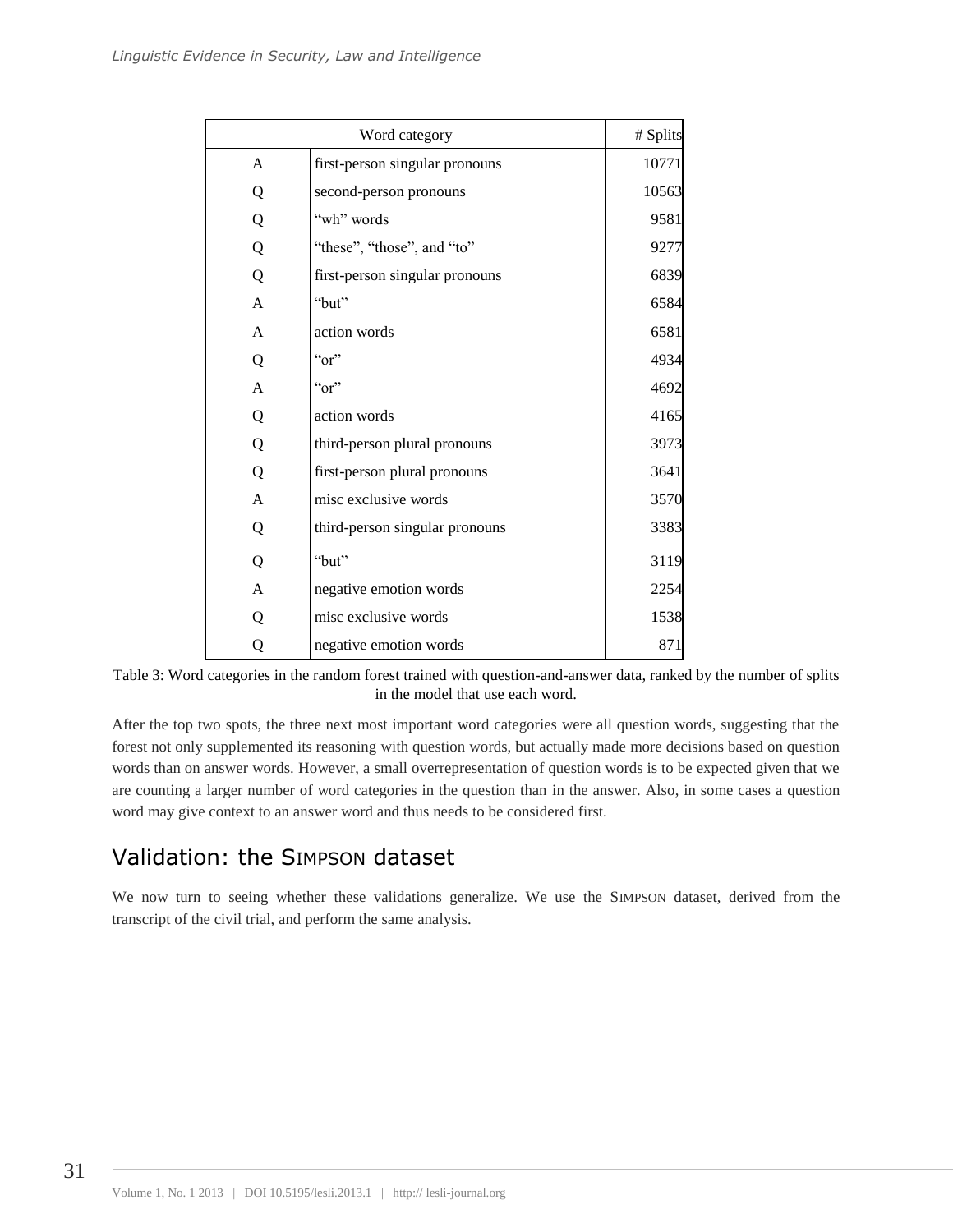

Figure 9: Singular value decomposition of responses in the SIMPSON dataset before and after correction, with O.J. Simpson's responses in red and PLAINTIFFS in blue. The difference is very small.

The SVD results from NUREMBERG generalized to the SIMPSON data: while a modest visual distinction existed in semantic space between Simpson and the PLAINTIFFS, applying our correction method reduced this distinction (Figure 9). The average change in words per window for each answer word category was very similar to that of the NUREMBERG data.





(b) PLAINTIFFS

Figure 10: Corrections for the two O.J. Simpson subgroups analyzed separately.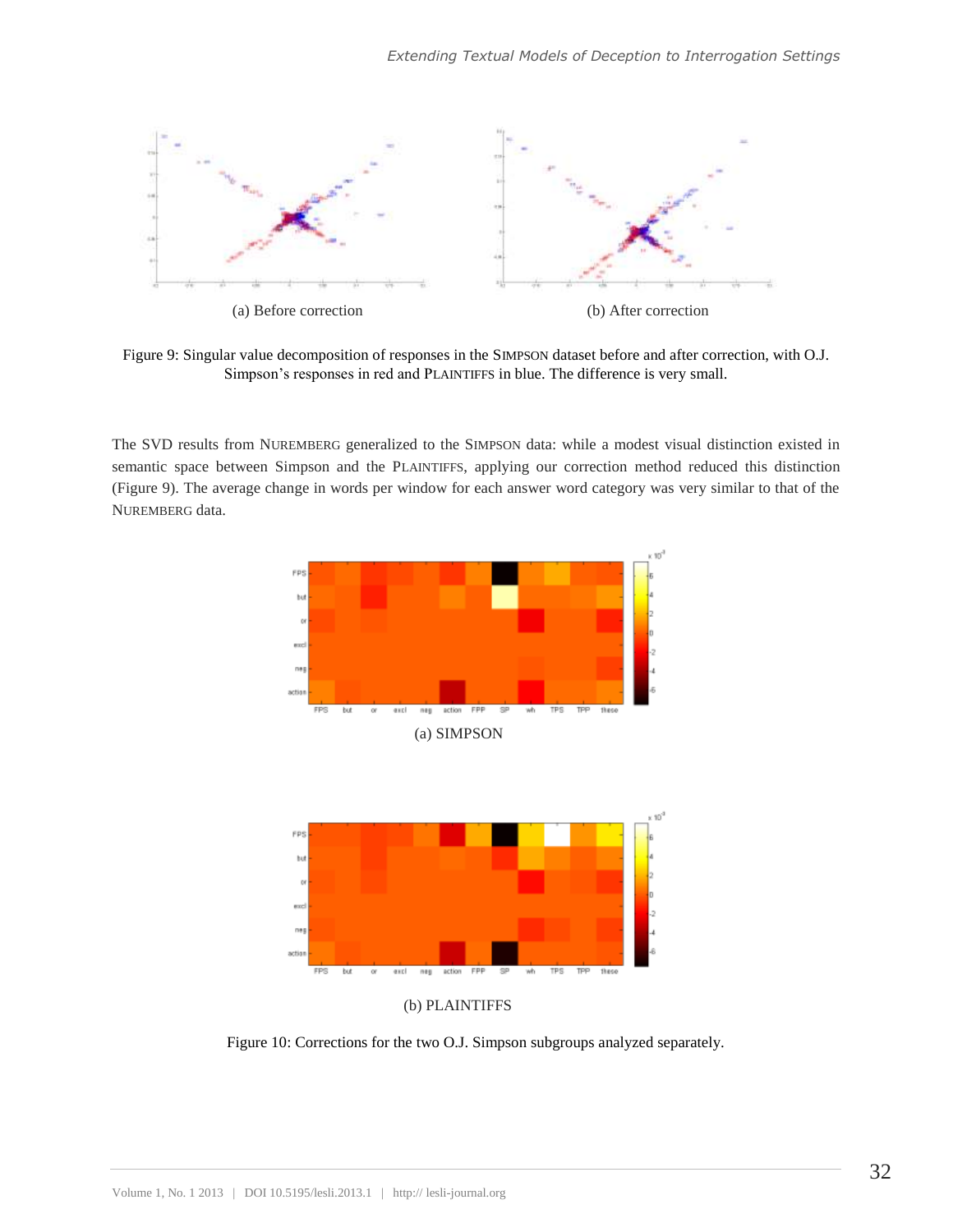



(d) Third-person singular pronouns prompting action words

Figure 11: Gaussian distributions for the SIMPSON dataset, separated by subgroup. SIMPSON is red and PLAINTIFFS are blue. Not all of the figures are on the same scale.

The distinction between subgroups did not generalize as well. While Simpson's deposition was somewhat different from those of the PLAINTIFFS (Figure 10), the two color maps did not differ in the same ways that the NUREMBERG color maps differed. Looking at the overlaid subgroups for individual question-answer pairs (Figure 11) was also different: there was evidence of differences between the two groups, as there had been with NUREMBERG, but not in quite the same way – they tended to be slightly weaker. Moreover, the strongest differences between subgroups in the SIMPSON data did not usually correspond with the strongest differences in the NUREMBERG data. In particular, the relationship between second-person pronouns in the question and first-person singular pronouns in the answer appeared much weaker between subgroups – SIMPSON used more first-person singular pronouns but was also prompted more.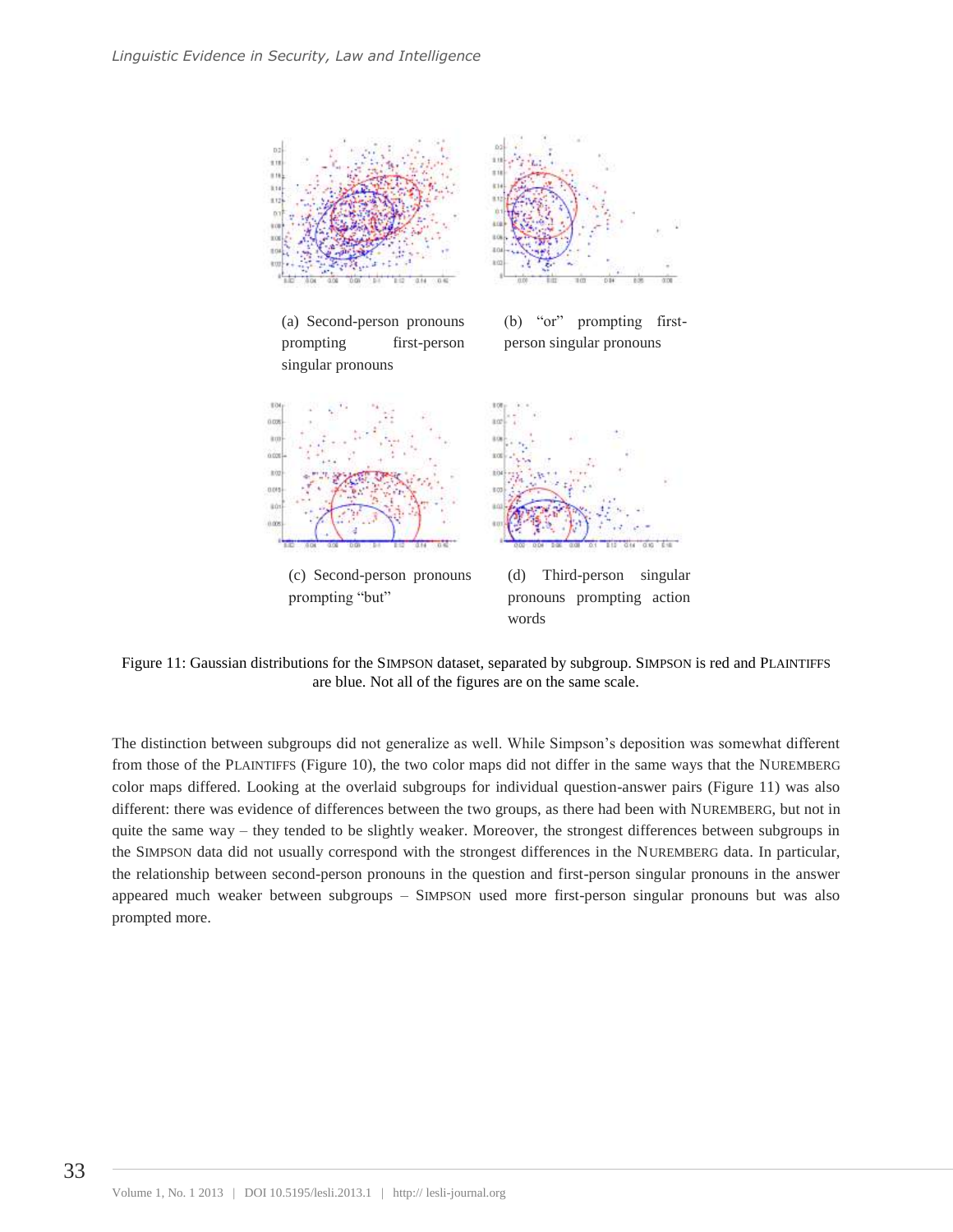

Figure 12: Prediction accuracy of random forests trained on the SIMPSON data

Finally we constructed the same two random forests using the SIMPSON data. The random forest trained with both question and response words showed an increase in accuracy, but a smaller one than that for the NUREMBERG data (Figure 12). In general, the SIMPSON data supports the view that prompting effects exist, but it is less clear where the prompting effects actually are.

## Limitations

Our analysis is biased towards common word categories. The "average change" metric measures not only the strength of a relationship between two pairs of words but how frequently that relationship actually appears. We defend this choice of metric by pointing out that the more a model relies on common words the more applicable it will be to small windows of text.

There are almost certainly significant words that do not appear in this analysis. The Pennebaker model has been extensively validated, but other bag-of-word models have emerged. Hauch *et al.*'s recent meta-analysis (Hauch *et al.*, 2012) supports the relevance of all the categories of the Pennebaker model, but suggests several other word categories where frequencies might change with deception: increased positive and overall emotion words (as Zhou *et al.* found (2008)), increased negations ("not", "never"), decreased third-person pronouns, and slightly decreased tentative and time-related words.

The use of bag-of-words techniques, that is, models that consider only lexical entities and their frequencies, implies the treatment of words as forms without any semantics. There are therefore potential confounds associated both with polysemy, and with the use of function words in a stylized, rather than active, way (for example, whether "thank you" should be considered to contain an active second-person pronoun or to be a package representing a single, nonpronominal utterance).

The prompting effects in the SIMPSON dataset were somewhat different from those in the NUREMBERG dataset and generally smaller. The random forest model showed a smaller improvement when question data were added. Intuitively, either the SIMPSON dataset underrepresents the difference between truthful and deceptive testimony, or the NUREMBERG dataset overrepresents it – or both. This illustrates the difficulty of comparing deceptive and truthful people across different contexts. In a civil suit, both plaintiffs and defendants are, in a sense, on trial since the outcome is close to zero-sum, and so both may have motivation to be less than completely truthful, even if only in the sense of presenting themselves as better people than they are. In the SIMPSON dataset, it is plausible that the data underrepresent the difference between deception and truthfulness because of this possibility. Despite DePaulo *et al.*'s recommendations, little research has been done on the communication of people who are probably truthful, but highly motivated to "spin" the truth. Until such research is done, applying the deception models to civil suits remains problematic.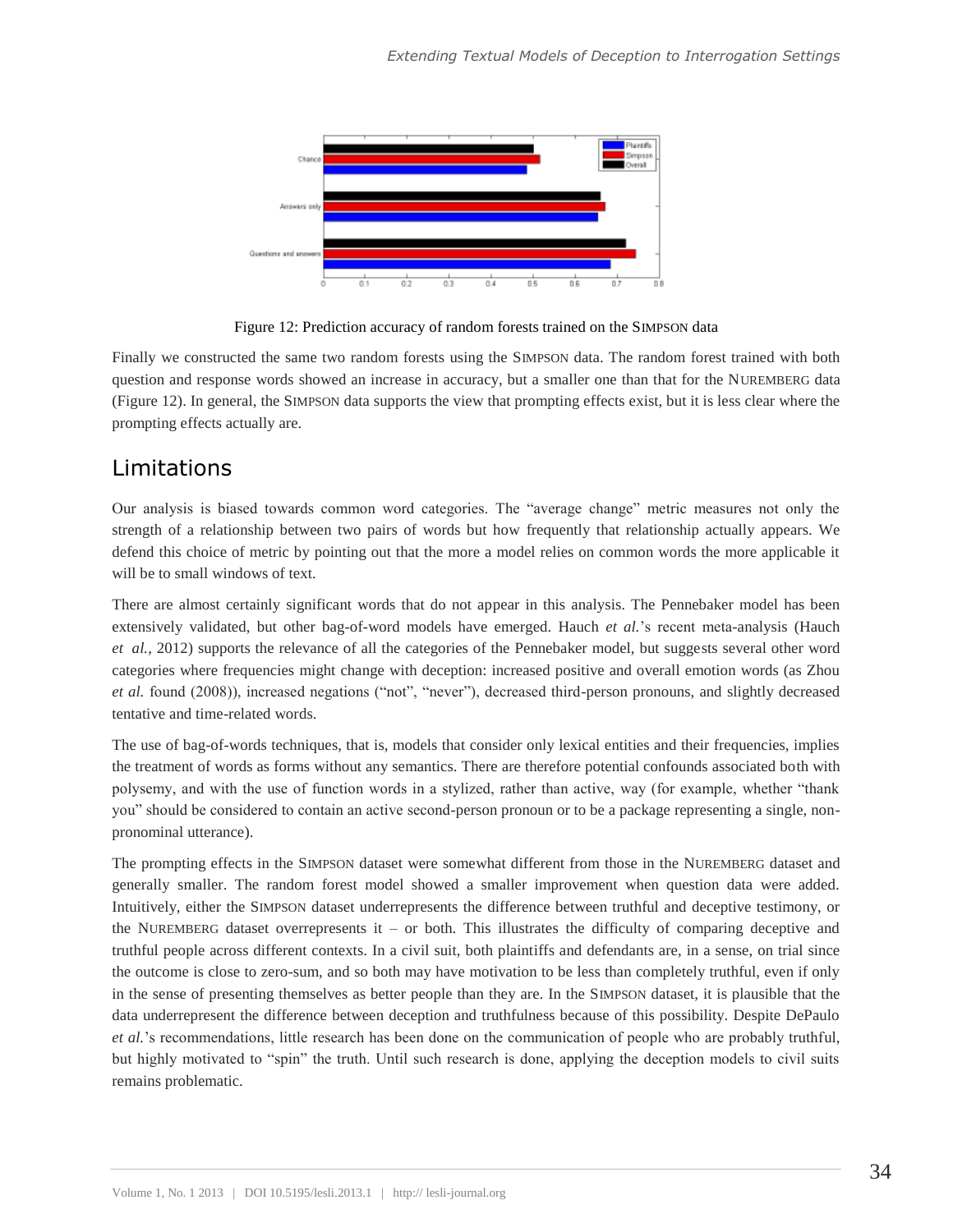In the NUREMBERG dataset, the difference between truthfulness and deception may be exaggerated because of other differences between the Nazis and the TRUSTWORTHY group. These groups generally spoke different first languages and were asked different types of questions; the TRUSTWORTHY were often given perfunctory cross-examination. Care must be taken in interpreting these differences in questions. As Hancock *et al.* (2008) showed, deception is a process involving both the questioner and respondent. If truthful and deceptive respondents are questioned differently, it may partly be because the questioner is biased – or it may be that the questioner is responding unconsciously to deceptive speech patterns. To make matters worse, it may be both. As for demographic differences such as language and nationality, these cannot be ruled out as a potential confound, but their influence is probably small: researchers such as Fornaciari *et al.* (2012) who tried to restrict their datasets to remove such confounds found that it did not increase the accuracy of their models. The testimony of many of these witnesses was translated in real time; this may have distorted the language patterns, and certainly distorted the timing of questions and responses, which is conceivably relevant.

Any deception model used in the field will be faced with this type of confound: it will be used on men and women, people from different cultures, people experiencing different emotions and confronted by different kinds of questioning, even people with mental illnesses or disabilities that affect their word choice. No deception model should be considered usable for forensic purposes unless it has been tested with respect to all of these issues.

The analysis here has been somewhat broad-brush since we do now have access to ground truth about deception at the level of individual responses; nor have we considered whether response patterns might differ by gender, age, or personality. There is a need for corpora labelled with the truth or deceptiveness of documents (Fitzpatrick & Bachenko, 2012).

# Discussion

We began with the observation that, in interrogation, the language of questions naturally affects the language of answers. This is the result both of technical requirement of language, and of verbal mimicry. The Pennebaker model of deception cannot be applied to responses as if they were free-form statements, particularly as many of the words on which it depends are function words, and so strongly affected in dialogues.

Our initial strategy to generalize the Pennebaker model so that it could be applied to interrogations began from hypothesis *H1*, that removing the effects of question words from responses would leave a residue close to the freeform component of each response. We developed an algorithmic technique to estimate how much of the rate of each relevant word was due to prompting words in the question and how much was not.

There are many other settings where language use "flows" from one individual to another. For example, real-world interactions may cause one person to influence the language of another in ways that can then be detected in language use online (an effect which was weakly visible in Enron emails (Keila & Skillicorn, 2005b)). Our technique can be used not only to remove the effect of influence, but also to estimate its strength.

However, analysis of the corrected and uncorrected response data showed that, unexpectedly, removing the effect of question language from responses reduced the differentiation between truthful and deceptive individuals. Further investigation showed that this is because the level of response to a particular prompting word itself depends on the mental state of the respondent – those being deceptive respond differently to those being truthful, even for the same prompts.

This explained an earlier empirical result by Little and Skillicorn, who observed that increases in all four word categories were indicative of deception in responses to interrogation – exactly what would be expected if prompting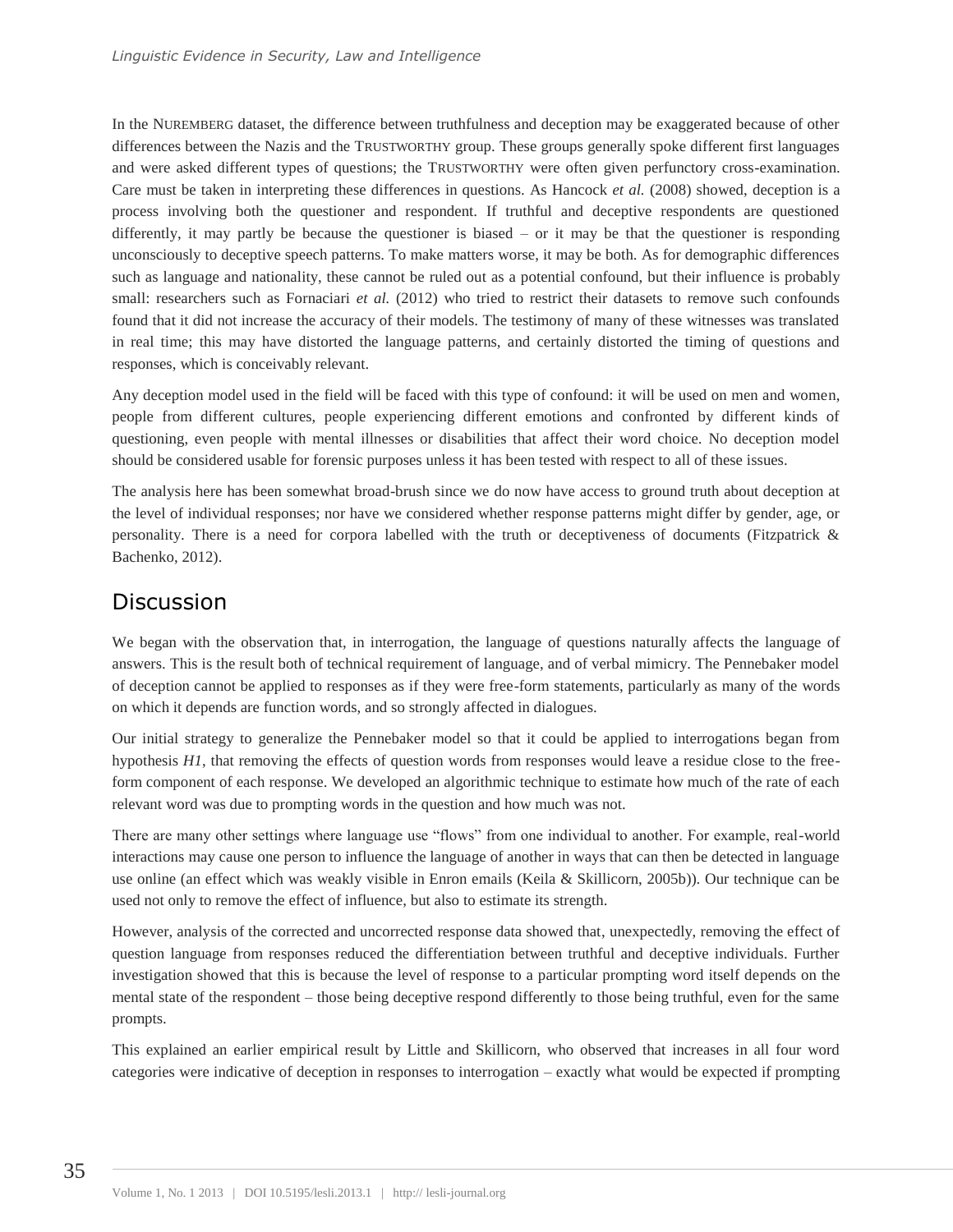words occurred at the same rates in questions to both the truthful and the deceptive. These results also suggest that interrogators should pay attention to their own word use because of its prompting effect.

If the level of response to a fixed stimulus depends on the mental state of the respondent, then taking into account both the words of questions and the words of responses should make it easier to differentiate truthful from deceptive responses, and indeed this turns out to be the case. Random forest predictors trained on question and response words showed a lift of 10-20% points in accuracy in comparison to predictors trained only on response words.

These results have also clarified exactly which of the pairings of question word category and response word category have significant prompting effects. For example, second-person pronouns in questions have the greatest impact by far on first-person singular pronouns in responses. There could, of course, be other unsuspected but significant word categories in either questions or answers that play a role as markers of deception.

Many of these word categories also play a role in other models of mental state – for example, first-person singular pronouns are important discriminators of power in interactions. The approach taken here can be used, in conversations, to untangle the rates at which such words are generated spontaneously, and the rates that result from prompting by other participants.

# References

American Broadcasting Company. 2011 (December 11). *Full Transcript: ABC News Iowa Republican Debate*. abcnews.go.com/Politics/full-transcript-abc-news-iowa-republican-debate/.

Breiman, L. 2001. Random Forests. *Machine Learning*, **45**, 5–32.

Brown, A.S., & Murphy, D.R. 1989. Cryptomnesia: Delineating Inadvertent Plagiarism. *Journal of Experimental Psychology: Learning, Memory, and Cognition*, **15**(3), 432–442.

Burgoon, J.K., Hamel, L., & Qin, T. 2012. Predicting Veracity from Linguistic Indicators. *Pages 323–328 of: 2012 European Intelligence and Security Informatics Conference*.

Cable News Network. 2011a (September 12). *Full Transcript of CNN-Tea Party Republican Debate, 20:00-22:00*. transcripts.cnn.com/TRANSCRIPTS/1109/12/se.06.html.

Cable News Network. 2011b (June 13). *Republican Debate*. transcripts.cnn.com/TRANSCRIPTS/1106/13/se.02.html.

Cable News Network. 2012a (Feburary 22). *Full Transcript of CNN Arizona Republican Presidential Debate*. archives.cnn.com/TRANSCRIPTS/1202/22/se.05.html.

Cable News Network. 2012b (January 26). *Full Transcript of CNN Florida Republican Presidential Debate*. archives.cnn.com/TRANSCRIPTS/1201/26/se.05.html.

Carlson, J.R., George, J. F., Burgoon, J.K., Adkins, M., & White, C.H. 2004. Deception in Computer-Mediated Communication. *Group Decision and Negotiation*, **13**, 5–28. 10.1023/B:GRUP.0000011942.31158.d8.

Chartrand, T. L., & van Baaren, R. 2009. Human Mimicry. *Advances in Experimental Social Psychology*, **41**.

Chicago Sun-Times. 2011a (November 13). *CBS/National Journal GOP debate. Transcript, video*. blogs.suntimes.com/sweet/2011/11/\_cbsnational\_journal\_gop\_debat.html.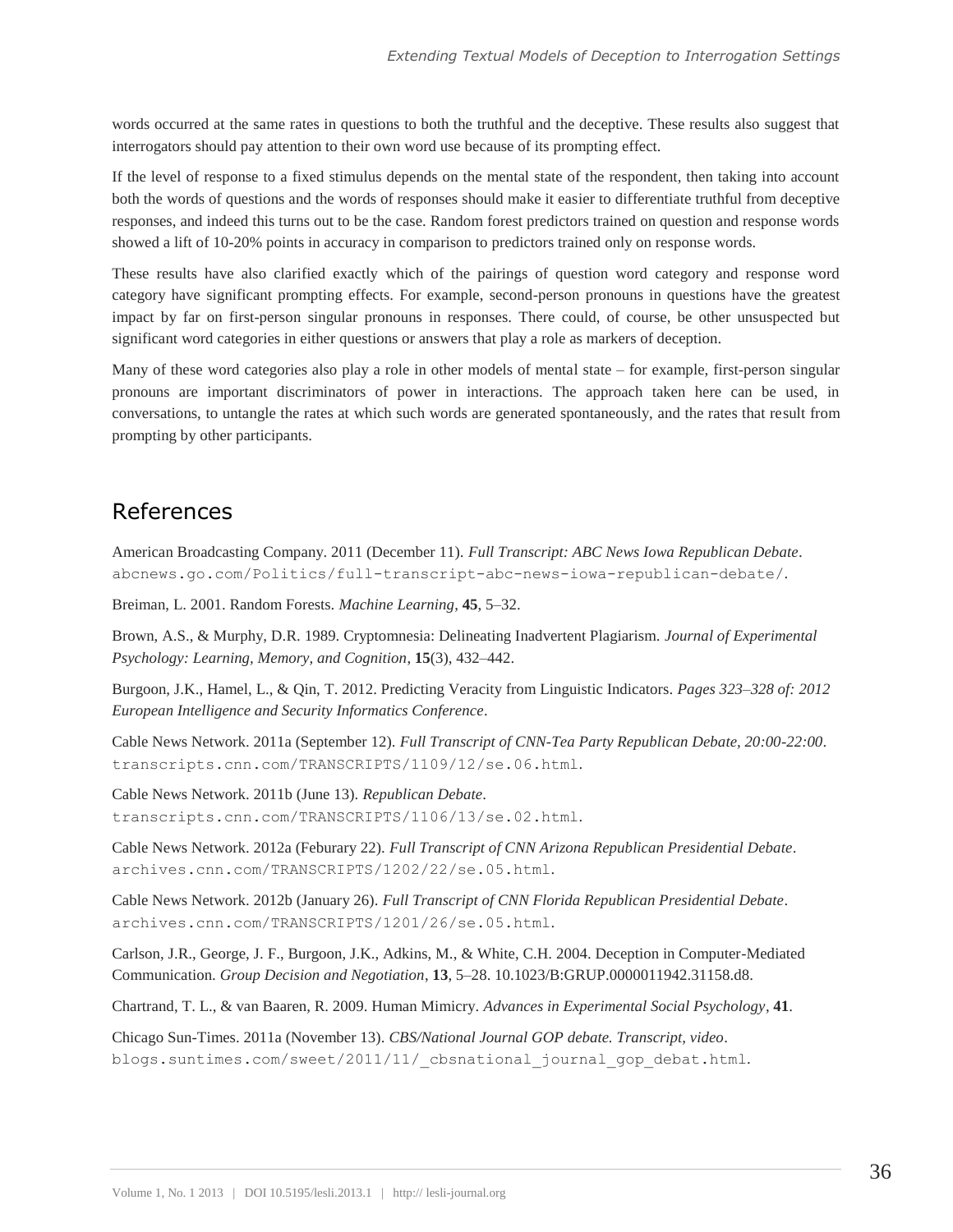Chicago Sun-Times. 2011b (November 9). *CNBC Republican debate. Transcript, video highlights*. blogs.suntimes.com/sweet/2011/11/cnbc\_republican\_debate\_transcr.html.

Chicago Sun-Times. 2011c. *CNN Republican debate, Nov. 22, 2011. Transcript*. blogs.suntimes.com/sweet/2011/11/cnn\_republican\_debate\_nov\_22\_2.html.

Chicago Sun-Times. 2011d (October 19). *Republican Las Vegas CNN debate: Transcript*. blogs.suntimes.com/sweet/2011/10/republican\_las\_vegas\_cnn\_debat.html.

Chicago Sun-Times. 2012a (January 8). *GOP NH ABC/Yahoo News debate: Transcript*. blogs.suntimes.com/sweet/2012/01/gop\\_nh\\_abcyahoo\\_news\\_debate\\_tr.html.

Chicago Sun-Times. 2012b (January 8). *GOP NH NBC's Meet the Press/Facebook debate: Transcript*. blogs.suntimes.com/sweet/2012/01/gop\_nh\_nbcs\_meet\_the\_pressface.html.

Chicago Sun-Times. 2012c (January 20). *South Carolina GOP CNN debate, Jan. 19, 2012. Transcript*. blogs.suntimes.com/sweet/2012/01/south\_carolina\_gop\_cnn\_debate\_.html.

Chung, C., & Pennebaker, J. 2007. The Psychological Functions of Function Words. *Pages 343–359 of:* Fiedler, K. (ed), *Social Communication*. New York: Psychology Press.

Council on Foreign Relations. 2012. *Republican Debate Transcript, Tampa, Florida, January 2012*. www.cfr.org/us-election-2012/republican-debate-transcript-tampa-floridajanuary-2012/p27180.

DePaulo, B.M., Kashy, D.A., Kirkendol, S.E., Wyer, M.M., & Epstein, J.A. 1996. Lying in everyday life. *Journal of Personality and Social Psychology*, **70**(5), 979–95.

DePaulo, B.M., Linday, J.J., Malone, B.E., Muhlenbruck, L., Charlton, K., & Cooper, H. 2003. Cues to deception. *Psychological Bulletin*, **129**, 74–118.

Ekman, P. 2002. *Telling Lies: Clues to Deceit in the Marketplace, Marriage, and Politics*. 3rd edn. W.W. Norton.

Ekman, P., & O'Sullivan, M. 1991. Who Can Catch a Liar? *American Psychologist*, **46**(9), 913–920.

Fitzpatrick, E., & Bachenko, J. 2012. Building a Data Collection for Deception Research. *Pages 31–38 of: EACL 2012, Proceedings of the Workshop on Computational Approaches to Deception Detection*.

Fornaciari, T., & Poesio, M. 2012 (April 23). On the Use of Homogenous Sets of Subjects in Deceptive Language Analysis. *Pages 39–47 of: Proceedings of the Workshop on Computational Approaches to Deception Detection*. 13th Conference of the European Chapter of the Association for Computational Linguistics.

Fox News. 2011 (August 12). *Complete Text of the Iowa Republican Debate on Fox News Channel*. foxnewsinsider.com/2011/08/12/full-transcript-complete-text-of-the-iowarepublican-debate-on-fox-news-channel/.

Golub, G.H., & van Loan, C.F. 1996. *Matrix Computations*. 3rd edn. Johns Hopkins University Press.

Gregory Jr., S.W., Dagan, K., & Webster, S. 1997. Evaulating the relation of vocal accomodation in conversation partners' fundamental frequencies to perceptions of communication quality. *Journal of Nonverbal Behavior*, **21**(1).

Groom, C.J., & Pennebaker, J.W. 2005. The Language of Love: Sex, Sexual Orientation, and Language Use in Online Personal Advertisements. *Sex Roles*, **52**(7/8).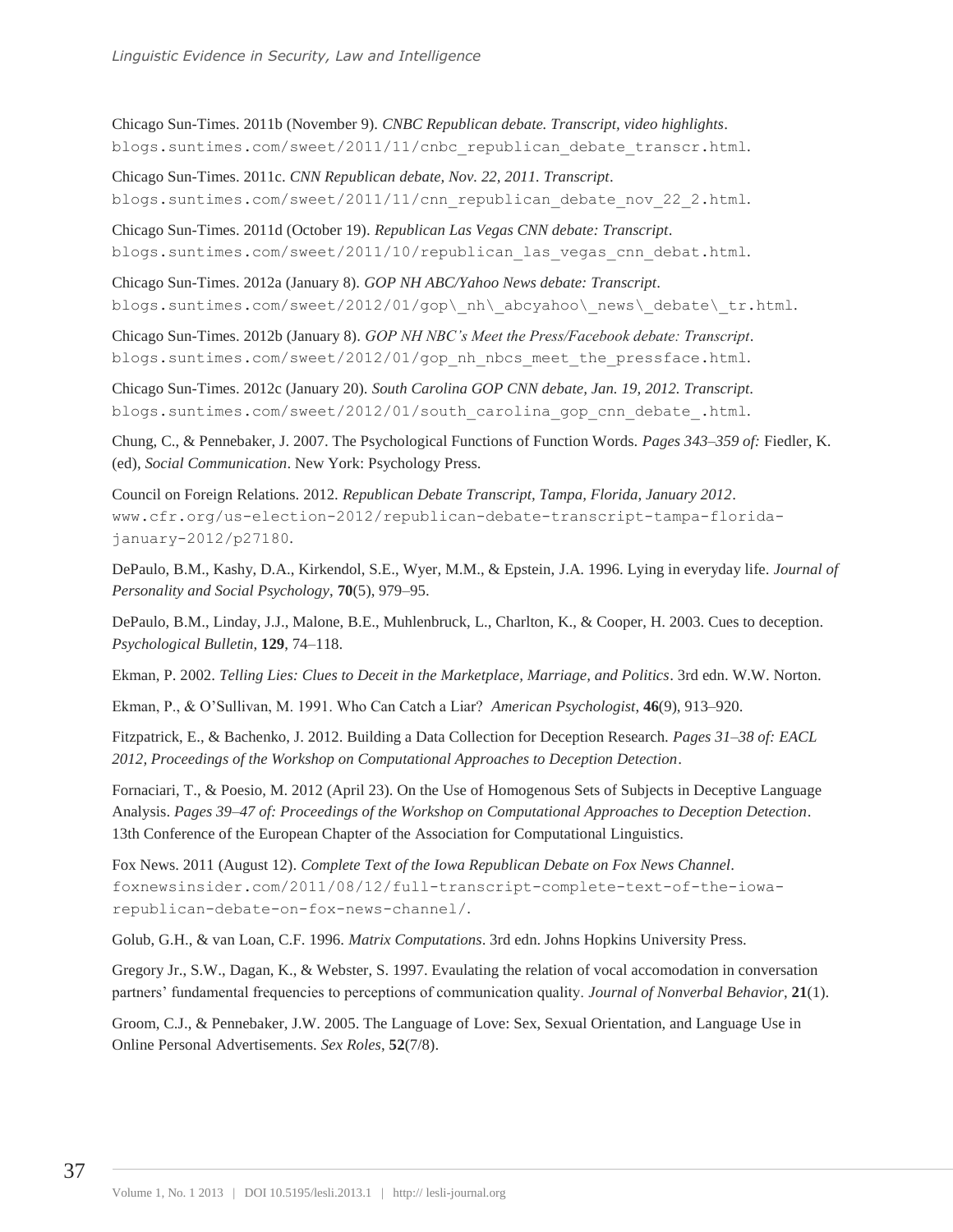Gupta, S., & Skillicorn, D. B. 2006. Improving a textual deception detection model. *In: Proceedings of the 2006 conference of the Center for Advanced Studies on Collaborative research*. CASCON '06. New York, NY, USA: ACM.

Hancock, J.T., Curry, L.E., Goorha, S., & Woodworth, M. 2008. On lying and being lied to: a linguistic analysis of deception in computer-mediated communication. *Discourse Processes*, **45**, 1–23.

Hauch, V., Blandón-Gitlin, I., Masip, J., & Sporer, S.L. 2012 (April 23). Linguistic Cues to Deception Assessed by Computer Programs: A Meta-Analysis. *Pages 1–4 of: Proceedings of the Workshop on Computational Approaches to Deception Detection*. 13th Conference of the European Chapter of the Association for Computational Linguistics.

His Majesty's Stationery Office. 1946. *The Trial of German Major War Criminals Sitting at Nuremberg, Germany*. nizkor.org/hweb/imt/tgmwc/.

History Musings. 2011. *Republican Candidates Debate in Sioux City, Iowa December 15, 2011*. historymusings.wordpress.com/2011/12/16/full-text-campaign-buzz-december-15- 2011-fox-news-gop-iowa-debate-transcript-republican-presidential-candidatesdebate-sioux-city-iowa/.

Hu, X., & Liu, H. 2012. Text Analytics in Social Media. *Pages 385–414 of:* Aggarwal, C.C., & Zhai, C.X. (eds), *Mining Text Data*. Springer Science+Business Media.

Ireland, M.E., & Pennebaker, J.W. 2010. Language Style Matching in Writing: Synchrony in Essays, Correspondence, and Poetry. *Journal of Personality and Social Psychology*, **99**(3), 549–572.

Keila, P. S., & Skillicorn, D. B. 2005a. Detecting unusual and deceptive communication in email. *Pages 17–20 of: Centers for Advanced Studies Conference*.

Keila, P.S., & Skillicorn, D.B. 2005b. Structure in the Enron Email Dataset. *Computational and Mathematical Organization Theory*, **11**(3), 183–199.

Koppel, M., Akiva, N., Alshech, E., & Bar, K. 2009. Automatically Classifying Documents by Ideological and Organizational Affiliation. *Pages 176–178 of: Proceedings of the IEEE International Conference on Intelligence and Security Informatics (ISI 2009)*.

Levelt, W.J.M., & Kelter, S. 1982. Surface form and memory in question answering. *Cognitive Psychology*, **14**(1), 78–106.

Little, A., & Skillicorn, D.B. 2008 (June 17-20). Detecting deception in testimony. *Pages 13–18 of: IEEE International Conference on Intelligence and Security Informatics*.

Mihalcea, R., & Straparava, C. 2009. The Lie Detector: Explorations in the Automatic Recognition of Deceptive Language. *Pages 309–312 of: ACL-IJCNLP*.

Miller, G.A. 1995. *The science of words*. New York: Scientific American Library.

Natale, M. 1975. Convergence of Mean Vocal Intensity in Dyadic Communication as a Function of Social Desirability. *Journal of Personality and Social Psychology*, **52**(5), 790–804.

National Archive. 1946-1947. *Official Transcript of the Military Tribunal in the Matter of the United States of America Against Karl Brandt et al*. Harvard Law School Library: Nuremberg Trials Project: A Digital Document Collection. nuremberg.law.harvard.edu/.

New York Times. 2011 (September 7). *The Republican Debate at the Reagan Library*. www.nytimes.com/2011/09/08/us/politics/08republican-debate-text.html.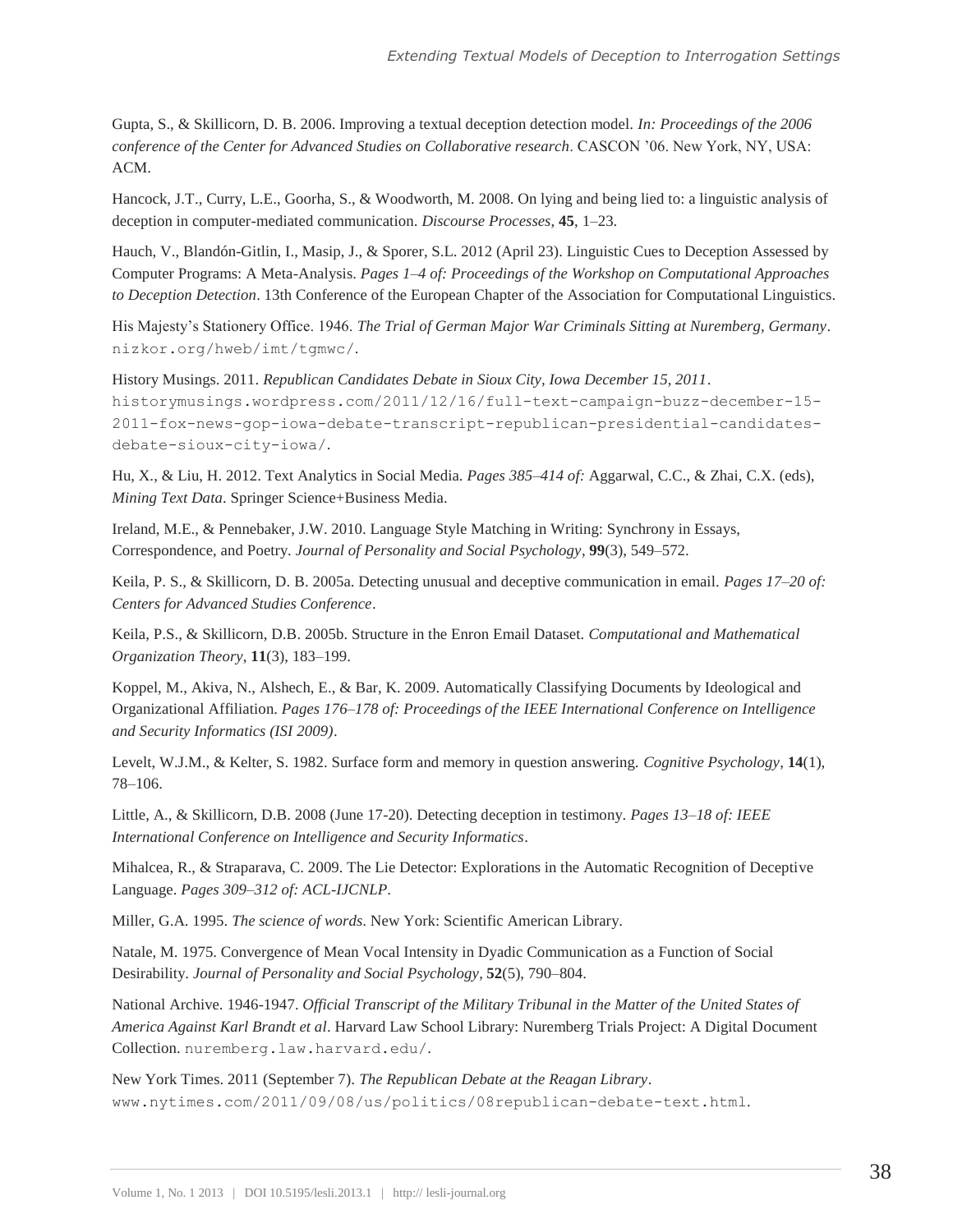Newman, M.L., Pennebaker, J.W., Berry, D.S., & Richards, J.M. 2003. Lying words: predicting deception from linguistic styles. *Personality and Social Psychology Bulletin*, **29**(5), 665–675.

Niederhoffer, K.G., & Pennebaker, J.W. 2002. Linguistic Style Matching in Social Interaction. *Journal of Language and Social Psychology*, **21**(4), 337–360.

Pennebaker, J.W. 2011. Using Computer Analyses to Identify Language Style and Aggressive Intent: The Secret Life of Function Words. *Dynamics of Asymmetric Conflict: Pathways Towards Terrorism and Genocide*, **2**(4), 92– 102.

Pennebaker, J.W. 2013. *Linguistic Inquiry and Word Count*. http://www.liwc.net/.

Polikovsky, S., Quiros-Ramirez, M.A., Kameda, Y., Ohta, Y., & Burgoon, J. 2012. Benchmark Driven Framework for Development of Emotion Sensing Support Systems. *Pages 353–355 of: 2012 European Intelligence and Security Informatics Conference (EISIC)*.

PolitiSite. 2011. *Transcript - Fox News-Google GOP Presidential debate September 22, 2011 Orlando, Florida*. www.politisite.com/2011/09/23/transcript-fox-news-google-gop-presidentialdebate-september-22-2011-orlando-florida/.

Porter, S., & Yuille, J.C. 1996. The language of deceit: an investigation of the verbal clues to deception in the interrogation context. *Law and Human Behavior*, **20**(4), 443–458.

RonPaul.com. 2011 (May 5). *Fox News Debate, Greenville SC*. /previous/may-5-2011-greenville-south-carolina/.

Rude, S.S., Gortner, E.M., & Pennebaker, J.W. 2004. Language use of depressed and depression-vulnerable college students. *Cognition and Emotion*, **18**(8), 1121–1133.

Simmons, R.A., Gordon, P.C., & Chambless, D.L. 2005. Pronouns in Marital Interaction: What do "You" and "I" Say About Marital Health? *Psychological Science*, **16**(12).

Skillicorn, D.B. 2010. Applying Interestingness Measures to Ansar Forum Texts. *Pages 1–9 of: Proceedings of KDD 2010, Workshop on Intelligence and Security Informatics*.

Skillicorn, D.B. 2012. Lessons from a Jihadi Corpus. *In: Foundations of Open-Source Intelligence FOSINT 2012*.

Skillicorn, D.B., & Leuprecht, C. 2012 (August). The Mental State of Influencers. *Pages 922–929 of: IEEE/ACM International Conference on Advances in Social Networks Analysis and Mining, Workshop on Foundations of Open-Source Intelligence*.

Skillicorn, D.B., & Little, A. 2010. Patterns of word use for deception in testimony. *Pages 25–39 of:* Yang, Christopher C., Chau, Michael, Wang, Jau-Hwang, & Chen, Hsinchun (eds), *Security Informatics*. Annals of Information Systems, vol. 9. Springer US.

Superior Court of the State of California. 1996. *The Simpson Trial Transcripts*. walraven.org/simpson/.

Tausczik, Y.R., & Pennebaker, J.W. 2010. The psychological meaning of words: LIWC and computerized text analysis methods. *Journal of Language and Social Psychology*, **29**, 24–54.

Vrij, A., & Mann, S. 2001. Telling and Detecting Lies in a High-Stake Situation: The Case of a Convicted Murderer. *Applied Cognitive Psychology*, **15**, 187–203.

Washington Post, The. 2011 (October 11). *Republican presidential debate (full transcript)*. www.washingtonpost.com/politics/republican-debatetranscript/2011/10/11/gIQATu8vdL\_story.html.